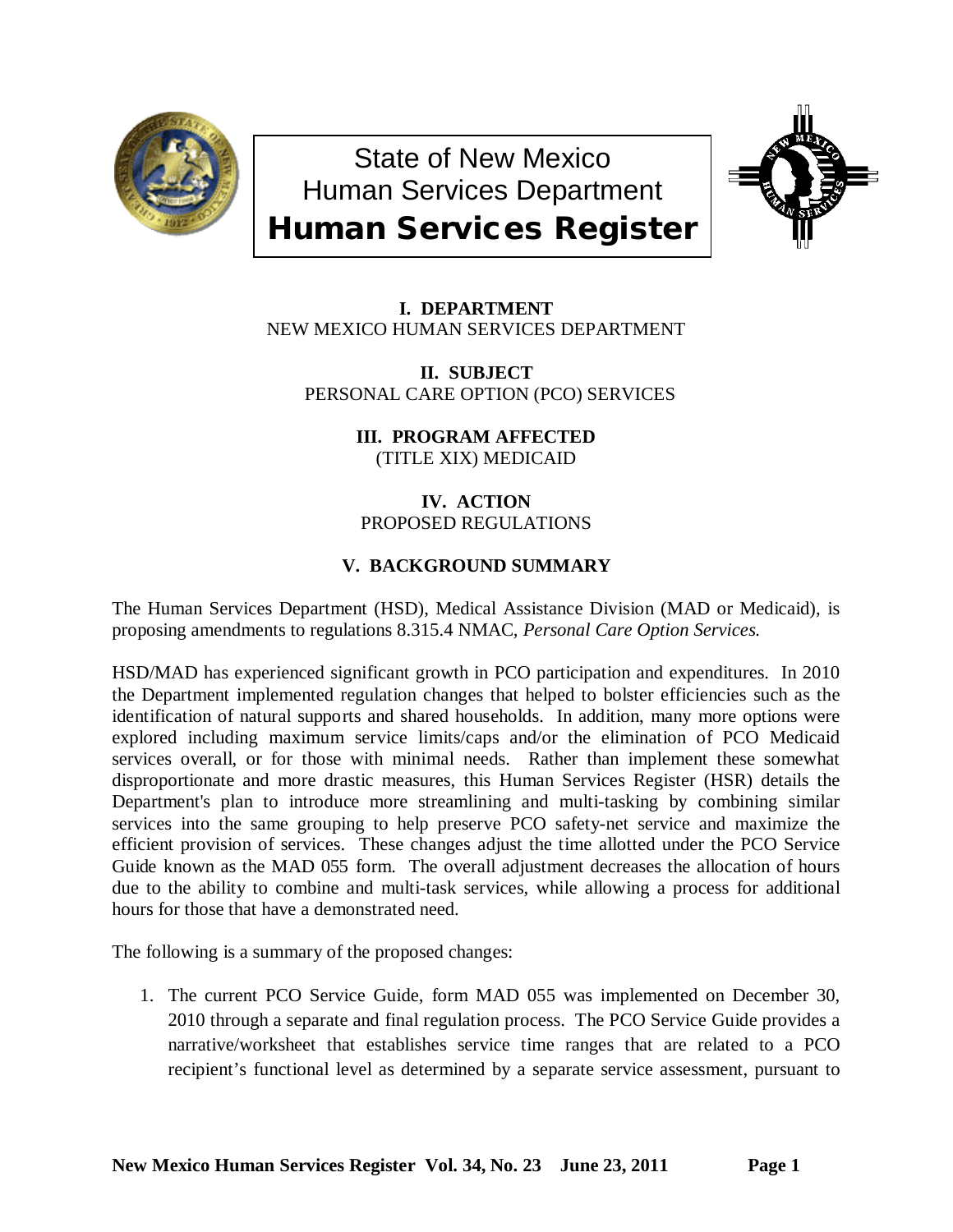regulations at section 8.315.4.19, Assessments for Services. The PCO Service guide helps to ensure a more standard/accurate service time determination for PCO recipients.

The most significant proposed regulation change is the re-structure of the PCO Service Guide, which consolidates ten (10) types of separate PCO services to six (6). Under these proposed rules, no PCO service would be eliminated, but rather is combined with similar types of services to encourage multi-tasking and streamlining. The consolidation of tasks overall are reflective of reduced service time with the anticipation that streamlined functions will provide for a similar level of service to PCO recipients. Most PCO recipients will experience a reduction in PCO service times during the next service assessment; however, the majority of these reductions are primarily related to Instrumental Activities of Daily Living (IADL) tasks rather than Activities of Daily Living (ADL) PCO tasks.

The proposed PCO Service Guide includes the following six (6) covered services: (1) Hygiene/Grooming; (2) Individual Bowel and Bladder; (3) Meal Preparation and Assistance; (4) Eating; (5) Household and Support Services; and (6) Supportive Mobility Assistance.

The current PCO Service Guide lists Physician Prescribed Skin Care as a standalone services. The proposed PCO Service Guide is revised to include this service in the Hygiene/Grooming task.

The current PCO Service Guide lists certain IADLs as standalone services (Support Services, Self-Administered Medication and Minor Maintenance of Assistive Devices i.e. wheelchair and medical equipment). The time spent for these services can be combined into one overall grouping of tasks known as Household and Support Services. The time currently allotted for each standalone services appears to allow more time than typically needed for these tasks if these IADL tasks are combined into one category of similar services. In addition to these added tasks, all of the household cleaning, laundry, shopping, feeding service animals and errands are combined into this PCO service. The proposed PCO Service Guide reduces time associated with these tasks by streamlining these IADL services as multi-tasking can be done for many of these services.

Service time for a standalone Mobility Assistance task is difficult to calculate separately as assistance usually flows with each of the PCO tasks when tasks are being completed. In the proposed PCO Service Guide, Mobility assistance is now included in each of the six (6) PCO tasks. Service time in each task is expected to increase if a PCO recipient's mobility level decreases, however the inclusion of mobility into each of the applicable service grouping allows for streamlining of services and a reduction in the overall allocation of time, unless there is a demonstrated need for additional services/time.

In the proposed PCO Service Guide, Special Mobility Assistance is added as a standalone PCO service. This task provides for physical or verbal prompting and cueing limited to individuals without assistive device(s) that require additional mobility assistance, not covered with other PCO services including: (a) Ambulation - moving around inside or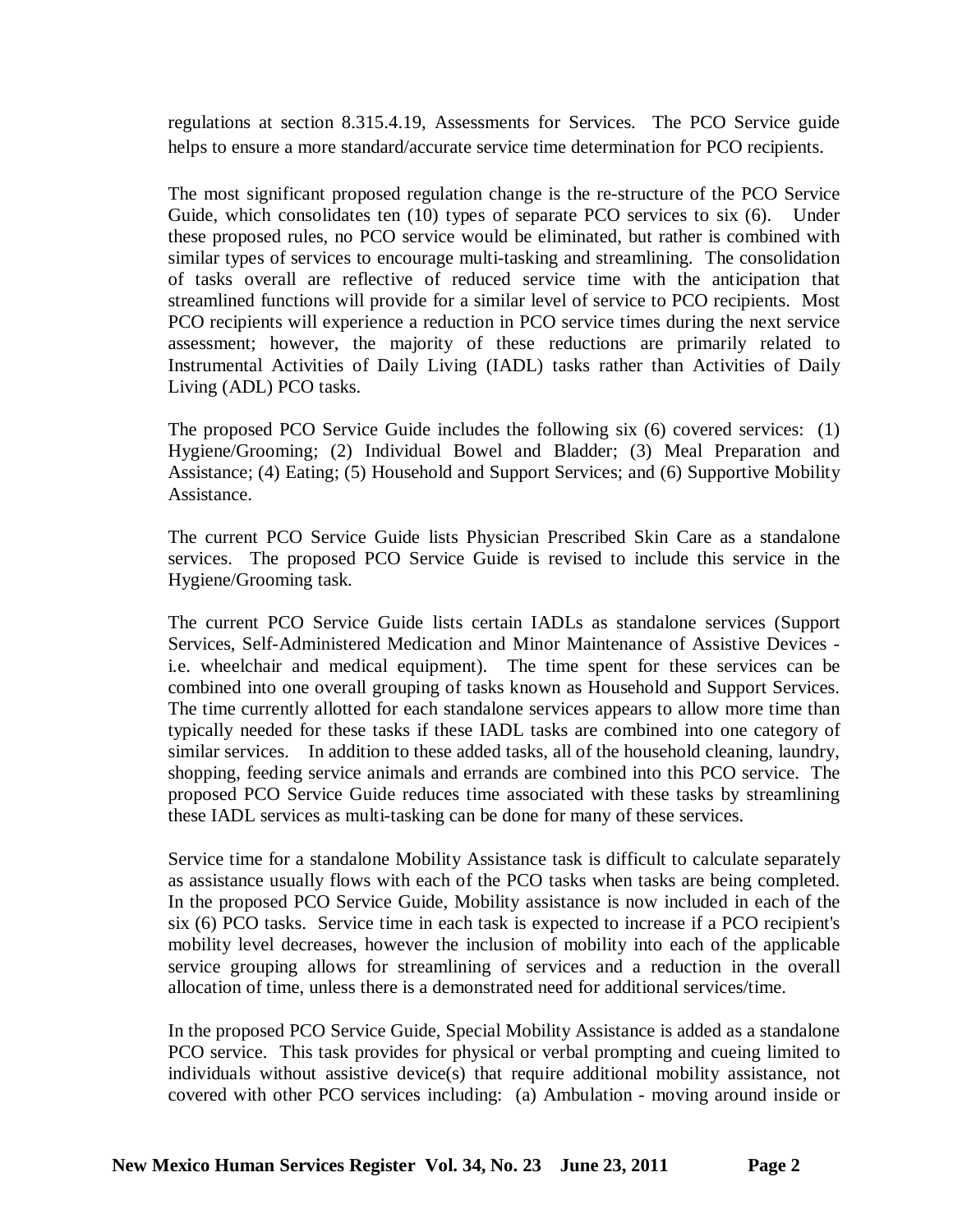outside the residence or consumer's living area; (b) Transferring - moving to/from one location/position to another; and (c) Repositioning - turning or moving an individual to another position who is bed bound to prevent skin breakdown;

- 2. The proposed regulations require a Managed Care Organization (MCO) to authorize additional time outside the PCO Service Guide if necessary, based on the consumer's medical and clinical need(s) and related to the consumer's risk of institutionalization. Related to this regulation change, the Department will modify the PCO recipient notifications to explain when service time may exceed the PCO Service Guide and how to request additional service time;
- 3. The proposed regulation changes the reference of the Income Support Division (ISD) 379 Medical Assessment form to a MAD form;
- 4. The proposed regulations add a requirement for a current History & Physical (H&P) at each Level of Care (LOC) determination or annual redetermination. Current is defined as having been completed within twelve (12) months of the assessment date;
- 5. The proposed regulations allow an existing Nursing Facility (NF) LOC determination from another NF requiring LOC program to transfer to PCO LOC eligibility for any new PCO applicant (i.e. current NF LOC from a Home and Community-Based Services (HCBS) waiver or institutional care facility Medicaid);
- 6. The proposed regulations clarify that a prior authorization (PA) must be sent to the PCO agency and that the authorization cannot extend beyond the LOC authorization period;
- 7. The proposed regulations clarify that a PCO consumer who disagrees with the authorized number of hours may utilize the CoLTS MCO grievance and appeal process when enrolled in CoLTS and the State's fair hearing process pursuant to 8.352.2 NMAC, Recipient Hearings, consecutively or concurrently; and
- 8. The proposed regulations clarify that a PCO recipient may receive continuation of benefits at the previous level, pending an MCO grievance or appeal and the State fair hearing decision. In addition, the consumer may be responsible for repayment of the cost of the services furnished while a State fair hearing was pending, to the extent that the services were furnished solely because of this requirement for continuation during the State fair hearing process. The State for FFS or the MCO for CoLTS may recover these costs from the member per federal regulation.

## **VI. REGULATIONS**

These proposed regulation changes refer to 8.315.4 NMAC of the MAD Program Policy Manual. The register is available on the MAD website at [www.hsd.state.nm.us/mad/registers/2011.](http://www.hsd.state.nm.us/mad/registers/2011) The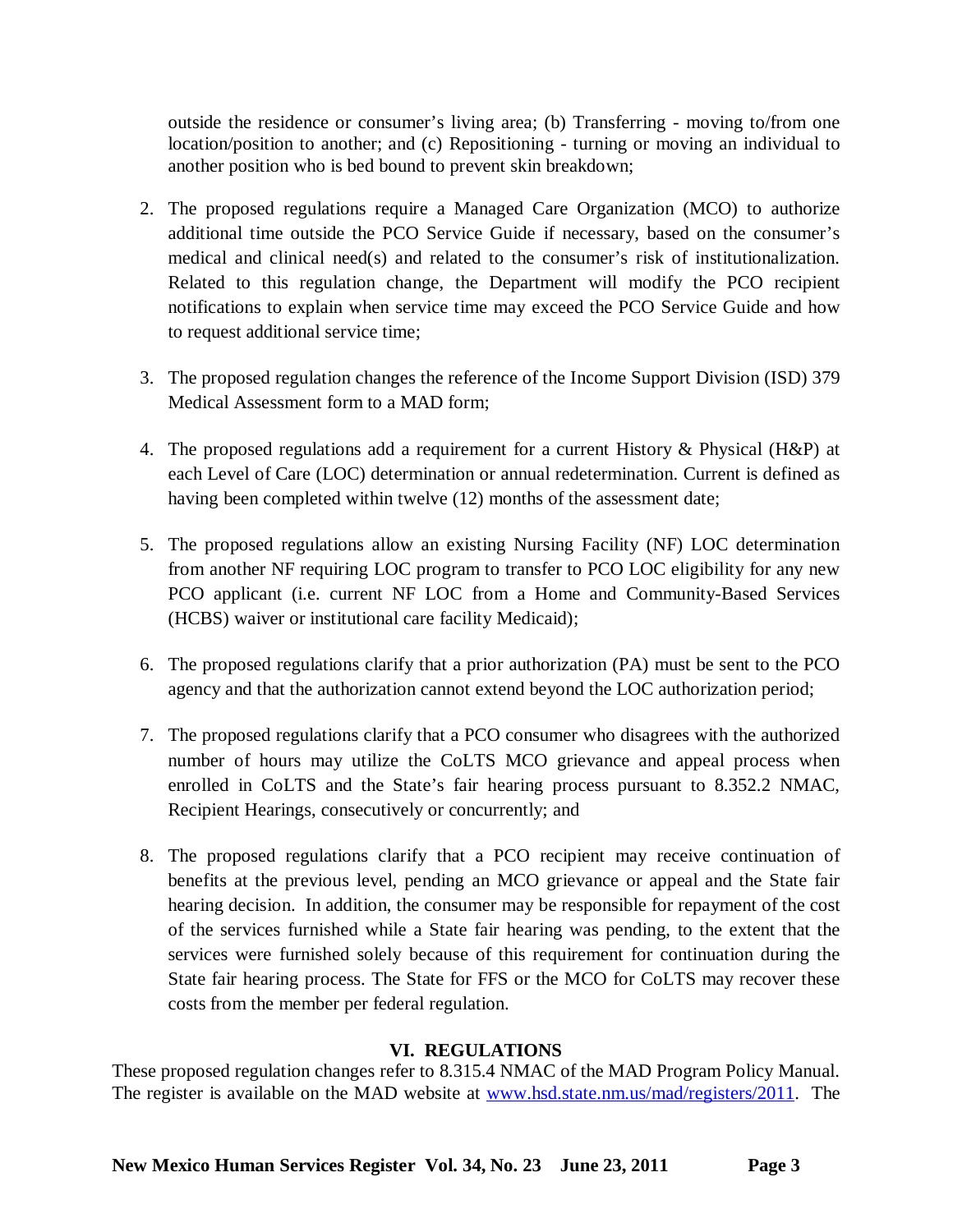amended rules are attached to the register. If you do not have Internet access, a copy of the regulations may be requested by contacting MAD at 827-3156.

## **VII. EFFECTIVE DATE**

The Department proposes to implement these regulations effective September 1, 2011.

## **VIII. PUBLIC HEARING**

A public hearing to receive testimony on these proposed regulations will be held at 10:00 a.m. on Monday, August 1, 2011 in the ASD conference room of Plaza San Miguel, 729 St. Michael's Drive, Santa Fe.

If you are a person with a disability and you require this information in an alternative format or require a special accommodation to participate in the public hearing, please contact the Division toll free at 1-888-997-2583 and ask for extension 7-3156. In Santa Fe call 827-3156. The Department's TDD system may be accessed toll-free at 1-800-659-8331 or in Santa Fe by calling 827-3184. The Department requests at least ten (10) days advance notice to provide requested alternative formats and special accommodations.

Copies of all comments will be made available by MAD upon request by providing copies directly to a requestor or by making them available on the MAD website or at a location within the county of the requestor.

## **IX. ADDRESS**

Interested persons may address written or recorded comments to:

Sidonie Squier, Secretary Human Services Department P.O. Box 2348 Santa Fe, New Mexico 87504-2348

These comments must be received no later than 5:00 p.m. on August 1, 2011. Written and recorded comments will be given the same consideration as oral comments made at the public hearing. Interested persons may also address comments via electronic mail to: [Magdalena.Romero@state.nm.us.](mailto:Magdalena.Romero@state.nm.us)

## **X. PUBLICATION**

Publication of these regulations approved by:

SIDONIE SQUIER, SECRETARY HUMAN SERVICES DEPARTMENT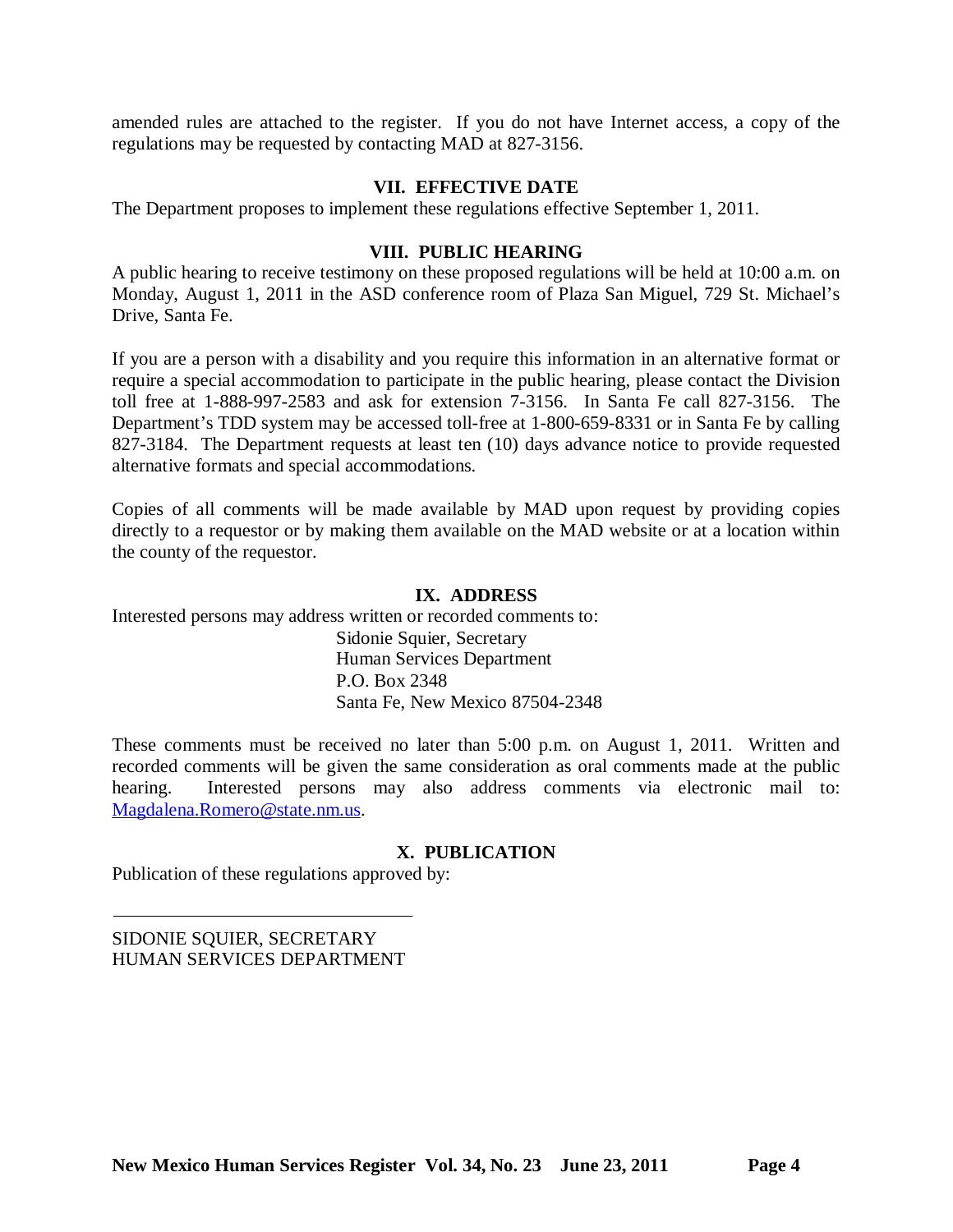#### **TITLE 8 SOCIAL SERVICES CHAPTER 315 OTHER LONG TERM CARE SERVICES PART 4 PERSONAL CARE OPTION SERVICES**

**8.315.4.9 PERSONAL CARE OPTION SERVICES:** Personal care option (PCO) services have been established by the New Mexico human services department (HSD), medical assistance division (MAD or medicaid) to assist individuals 21 years of age or older who are eligible for full medicaid coverage and meet the nursing facility (NF) level of care (LOC) criteria, see, *long term care services utilization review instructions for nursing facilities* which is attached to this part of the NMAC as attachment II. These regulations describe PCO services for consumers who are unable to perform at least two activities of daily living (ADLs) because of disability or functional limitation and need assistance with certain ADLs and instrumental activities of daily living (IADLs) as described in attachment I to this part of the NMAC.

A. A third-party assessor (TPA) determines medical LOC for PCO eligibility upon initial application and at least annually thereafter. Medicaid-eligible individuals may contact the TPA or the managed care organization (MCO) for coordinated long-term care services (CoLTS) (if applicable) to apply for PCO services.

B. The goals of PCO services are to avoid institutionalization and to maintain the individual's functional level and independence. [PCO services are not provided 24 hours a day.] Although an individual's assessment for the amount and types of services may vary, PCO services are not provided 24 hours a day.

C. PCO is a medicaid service, not a medicaid category of assistance, and services under this option are delivered pursuant to an IPoC. PCO services include a range of ADL and IADL services to consumers who are unable to perform at least two ADLs because of  $[a]$  disability or  $[a]$  functional limitation(s). Consumers will be assessed for services at least annually, or more frequently, as appropriate. PCO services will not include those services for tasks the individual is already receiving from other sources including tasks provided by natural supports. Natural supports are friends, family, and the community (through individuals, clubs and organizations) that are able and consistently available to provide supports and services to the consumer. [The assessment for services] The PCO services assessment is conducted pursuant to 8.315.4.19 NMAC, *assessments for services.* The PCO services assessment is performed by the TPA for fee-for-service (FFS) or the MCO for CoLTS[. The PCO service assessment will determinel and determines the amount and type of services needed to supplement the services a consumer is already receiving including those services provided by natural supports. PCO services must be related to the individual's [impairment rating] functional level to perform ADLs and IADLs as indicated in the PCO [service assessment personal care options] services assessment and applied to the PCO service guide, MAD 055.[, which is] The MAD 055 is attached to this part of the NMAC as attachment I. [8.315.4.9 NMAC - Rp, 8.315.4.9 NMAC, 12-30-10; A, 9-1-11]

**8.315.4.11 CONSUMER'S RESPONSIBILITIES:** Consumers receiving PCO services have certain responsibilities depending on the service delivery model they choose.

A. The consumer's or consumer's legal representative's responsibilities under the **consumerdelegated model** include:

 (1) verifying that services have been rendered by signing accurate time sheets/logs being submitted to the PCO agency for payroll;

(2) taking the medical assessment form  $[(**ISBN 379**)]$  (MAD 379) once a year to his/her physician (a physician's assistant, nurse practitioner or clinical nurse specialist may also sign the [ISD 379] MAD 379 in the place of a physician for PCO services only) for completion and submitting the completed form and a current history and physical (H&P) completed within 12 months of the assessment date to the TPA for FFS or the MCO for CoLTS for review by the TPA; this must be done as required prior to [his/her LOC expiring] the expiration of the approved NF LOC to ensure that there will be no break in services; a consumer who does not submit a timely [ISD 379] MAD 379 and current H&P to the TPA for FFS or the MCO for CoLTS to forward to the TPA, may experience a break in services; in addition, the consumer must allow the TPA for FFS and the MCO for CoLTS, as applicable, to complete assessment visits and other contacts necessary to avoid a break in services;

(3) participating in the development and review of the IPoC;

(4) [maintain] maintaining proof of current vehicle insurance (as mandated by the laws of the state of New Mexico) if the attendant will transport the consumer in the consumer's vehicle for support services that have been allocated to the consumer; and

 (5) complying with all medicaid rules, regulations, and PCO service requirements; failure to comply could result in discontinuation of PCO services.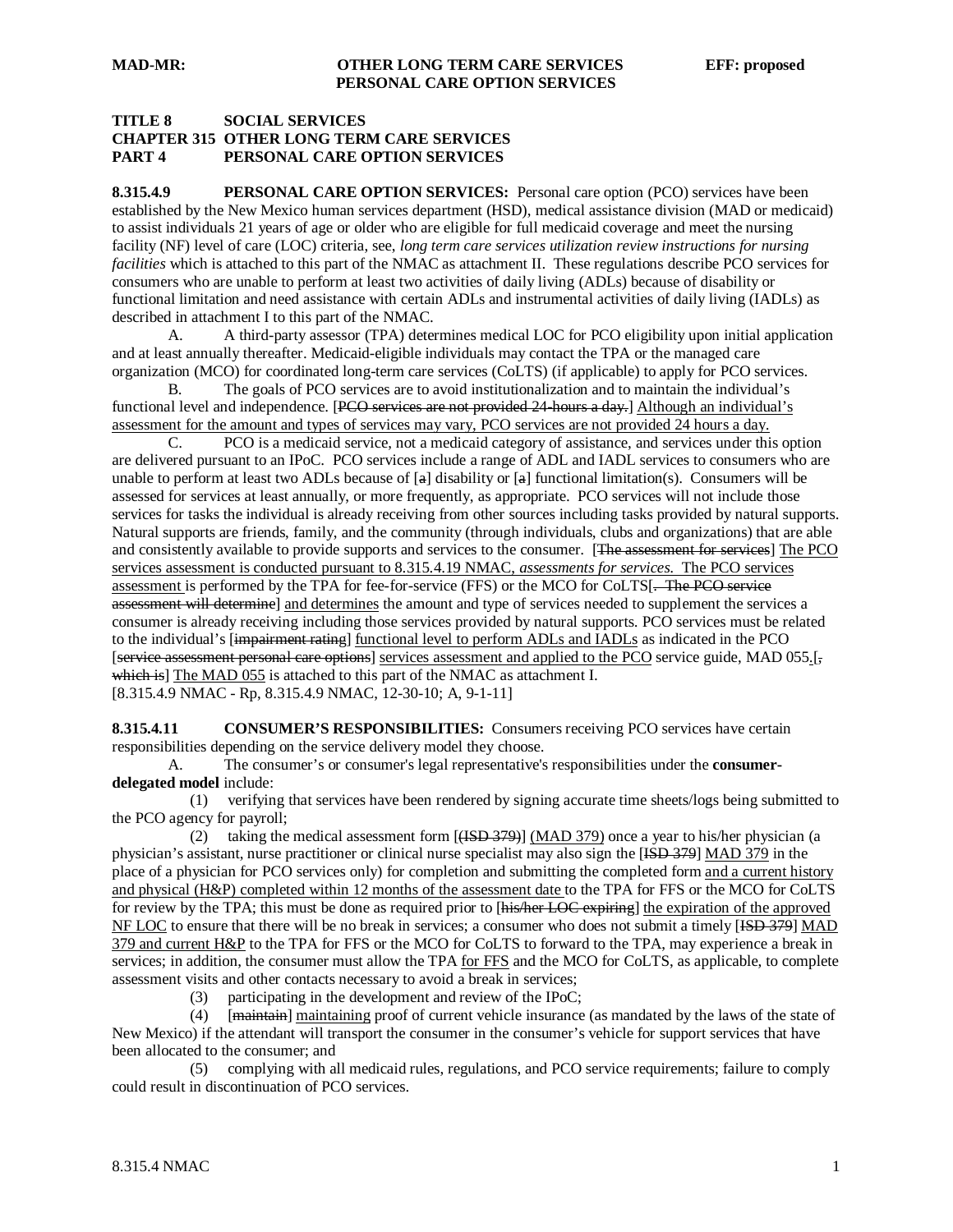B. The consumer's or the consumer's legal representative's responsibilities under the **consumerdirected model** include:

 (1) interviewing, hiring, training, terminating and scheduling personal care attendants; this includes, but is not limited to:

 (a) verifying that the attendant possesses a current and valid state driver's license if there are any driving-related activities listed on the IPoC; a copy of the current driver's license must be maintained in the attendant's personnel file at all times; if no driving-related activities are listed on the IPoC, a copy of a valid state ID is kept in the attendant's personnel file at all times;

 (b) verifying that the attendant has proof of current liability vehicle insurance if the consumer is to be transported in the attendant's vehicle at any time; a copy of the current proof of insurance must be maintained in the attendant's personnel file at all times; and

 (c) identifying training needs; this includes training his/her own attendant(s) or arranging for training for the attendant(s);

 (2) developing a list of attendants who can be contacted when an unforeseen event occurs that prevents the consumer's regularly scheduled attendant from providing services; making arrangements with attendants to ensure coverage and notifying the agency when arrangements are changed;

 (3) verifying that services have been rendered by completing, dating, signing and submitting documentation to the agency for payroll; a consumer or his/her legal representative is responsible for ensuring the submission of accurate timesheets/logs; payment shall not be issued without appropriate documentation;

 (4) notifying the agency, within one working day, of the date of hire or the date of termination of his/her attendant and ensure that all relevant employment paperwork and other applicable paperwork is completed and submitted; this may include, but is not limited to: employment application, verification from the employee abuse registry, criminal history screening, doctor's release to work (when applicable), photo identification, proof of eligibility to work in the United States (when applicable), copy of a state driver's license and proof of insurance (as appropriate);

 (5) notifying and submitting a report of an incident (as described in Paragraph (14), Subsection B of 8.315.4.12 NMAC) to the PCO agency within 24 hours of such incident, so that the PCO agency can submit an incident report on behalf of the consumer; the consumer or his/her legal representative is responsible for completing the incident report;

 (6) ensuring that the individual selected for hire has submitted to a request for a nationwide caregiver criminal history screening, pursuant to 7.1.9 NMAC and in accordance with NMSA 1978, Section 29-17-2 et seq. of the Caregivers Criminal History Screening Act, within 20-calendar days of the individual beginning employment; the consumer must work with the selected agency to complete all paperwork required for submitting to the nationwide caregiver criminal history screening; the consumer may conditionally (temporarily) employ the individual contingent upon the receipt of written notice that the individual has submitted to a nationwide caregiver criminal history screening; a consumer may not continue employing an attendant who does not successfully pass a nationwide criminal history screening;

 (7) obtaining from the attendant a signed agreement, in which the attendant agrees that he/she will not provide PCO services while under the influence of drugs or alcohol and, therefore, acknowledges that if he/she is under the influence of drugs or alcohol while providing PCO services he/she will be immediately terminated and a copy of the signed agreement must be given to the PCO agency;

 (8) ensuring that if the attendant is the consumer's legal representative and is the individual selected for hire, prior approval has been obtained from medicaid or its designee; any PCO services provided by the consumer's legal representative *MUST* be justified, in writing, by the PCO agency and consumer and submitted for approval to medicaid or its designee prior to employment; the justification must demonstrate the lack of other qualified attendants in the applicable area and indicate how timesheets will be verified to ensure services were provided; documentation of written approval by medicaid or its designee must be maintained in the consumer's file; the consumer is responsible for immediately informing the agency if the consumer has appointed or obtained a legal representative any time during the plan year;

 (9) signing an agreement accepting responsibility for all aspects of care and training including mandatory training in cardiopulmonary resuscitation (CPR) and first aid for all attendants, competency testing, tuberculosis (TB) testing, hepatitis B immunizations or waiving the provision of such training and accepting the consequences of such a waiver;<br> $(10)$  verifying inj

 (10) verifying initially prior to employment, and annually thereafter, that attendants are not on the employee abuse registry by researching the Consolidated Online Registry (COR) pursuant to 8.11.6 NMAC and in accordance with the Employee Abuse Registry Act, NMSA, Section 27-7A-1 et seq.;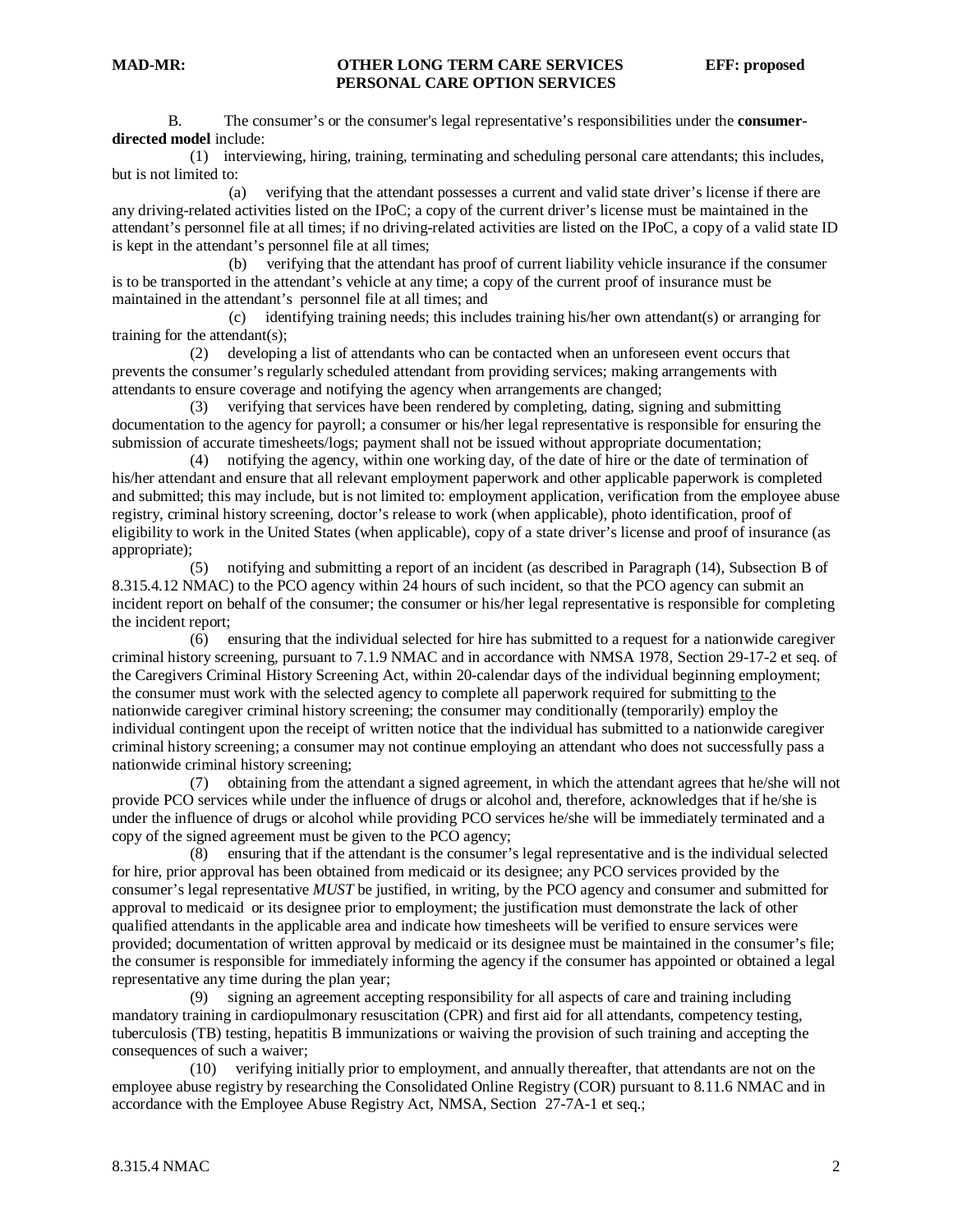(11) taking the medical assessment form  $[\frac{\text{(KSD 379)}}{\text{(MAD 379)}}]$  or successor document once a year to his/her physician (physician's assistant, nurse practitioner or clinical nurse specialist) for completion and submitting the completed form and current H&P to the TPA for FFS or MCO for CoLTS, as applicable, for review; this must be done at least 60 days prior to [his/her LOC expiring] the expiration of the approved NF LOC to ensure that there will be no break in services; a consumer who does not submit a timely [<del>ISD 379</del>] MAD 379 and current H&P may experience a break in service; in addition, the consumer must allow the TPA for FFS and the MCO for CoLTS, as applicable, to complete assessment visits and other contacts necessary to avoid a break in services;

(12) participating in the development and review of the IPoC;

 (13) maintain proof of current vehicle insurance (as mandated by the laws of the state of New Mexico) if the attendant will transport the consumer in the consumer's vehicle for support services that have been allocated to the consumer;

 (14) a consumer that authorizes services when he/she does not have a currently approved LOC or IPoC is liable for payment of those services, that are not eligible for medicaid reimbursement; and

 (15) complying with all medicaid rules, regulations, and PCO service requirements; failure to comply could result in discontinuation of PCO services.

C. Consumers may have a personal representative assist him/her giving instruction to the personal care attendant or provide information to the TPA or MCO during assessments of the consumer's natural supports and service needs. A personal representative is not the same as a legal representative, but may be the same person, as appropriate. A personal care representative must have the following qualifications: be at least 18 years of age, have a personal relationship with the consumer and understand the consumer's natural supports and service support needs, and know the consumer's daily schedule and routine (to include medications, medical and functional status, likes and dislikes, strengths and weaknesses). A personal representative does not make decisions for the consumer unless he/she is also a legal representative, but may assist the consumer in communicating, as appropriate. A personal representative may not be a personal care attendant, unless he/she is also the legal representative and has obtained written approval from MAD or its designee pursuant to these PCO regulations. A person's status as a personal representative must be properly documented with the PCO agency. [8.315.4.11 NMAC - Rp, 8.315.4.11 NMAC, 12-30-10; A, 9-1-11]

**8.315.4.12 ELIGIBLE PCO AGENCIES:** PCO agencies electing to participate in providing PCO services must obtain certification and have various responsibilities for complying with the requirements for provision of PCO services.

A. **PCO agency certification:** A PCO agency providing either the consumer-directed, the consumerdelegated or both models, must adhere to the requirements of this section. PCO agencies must be certified by medicaid or its designee. An agency listing, by county, is maintained by medicaid or its designee. All certified PCO agencies are required to select a county in which to establish and maintain an official office for conducting of business with published phone number and hours of operation; the PCO agency must provide services in all areas of the county in which the main office is located. The PCO agency may elect to serve any county within 100 miles of the main office. The PCO agency may elect to establish branch office(s) within 100 miles of the main office. The PCO agency must provide PCO services to all areas of any county(ies) selected to provide services. To be certified by medicaid or its designee, agencies must meet the following conditions and submit a packet (contents of paragraphs one through six described below) for approval to medicaid's fiscal agent or its designee containing the following:

(1) a completed medicaid provider participation agreement (PPA also known as the MAD 335);

 (2) copies of successfully passed nationwide caregivers criminal history screenings on employees who meet the definition of "caregiver" and "care provider" pursuant to 7.1.9 NMAC and in accordance with NMSA 1978, Section 29-17-2 et seq., of the Caregivers Criminal History Screening Act;

 (3) a copy of a current and valid business license or documentation of non-profit status; if certified, a copy of the business license or documentation of non-profit status must be kept current and submitted annually;

 (4) proof of liability and workers' compensation insurance; if certified, proof of liability and workers' compensation insurance must be submitted annually;

- (5) a copy of written policies and procedures that address:
	- (a) medicaid's PCO provider rules and regulations;
	- (b) personnel policies; and
	- (c) office requirements that include but are not limited to: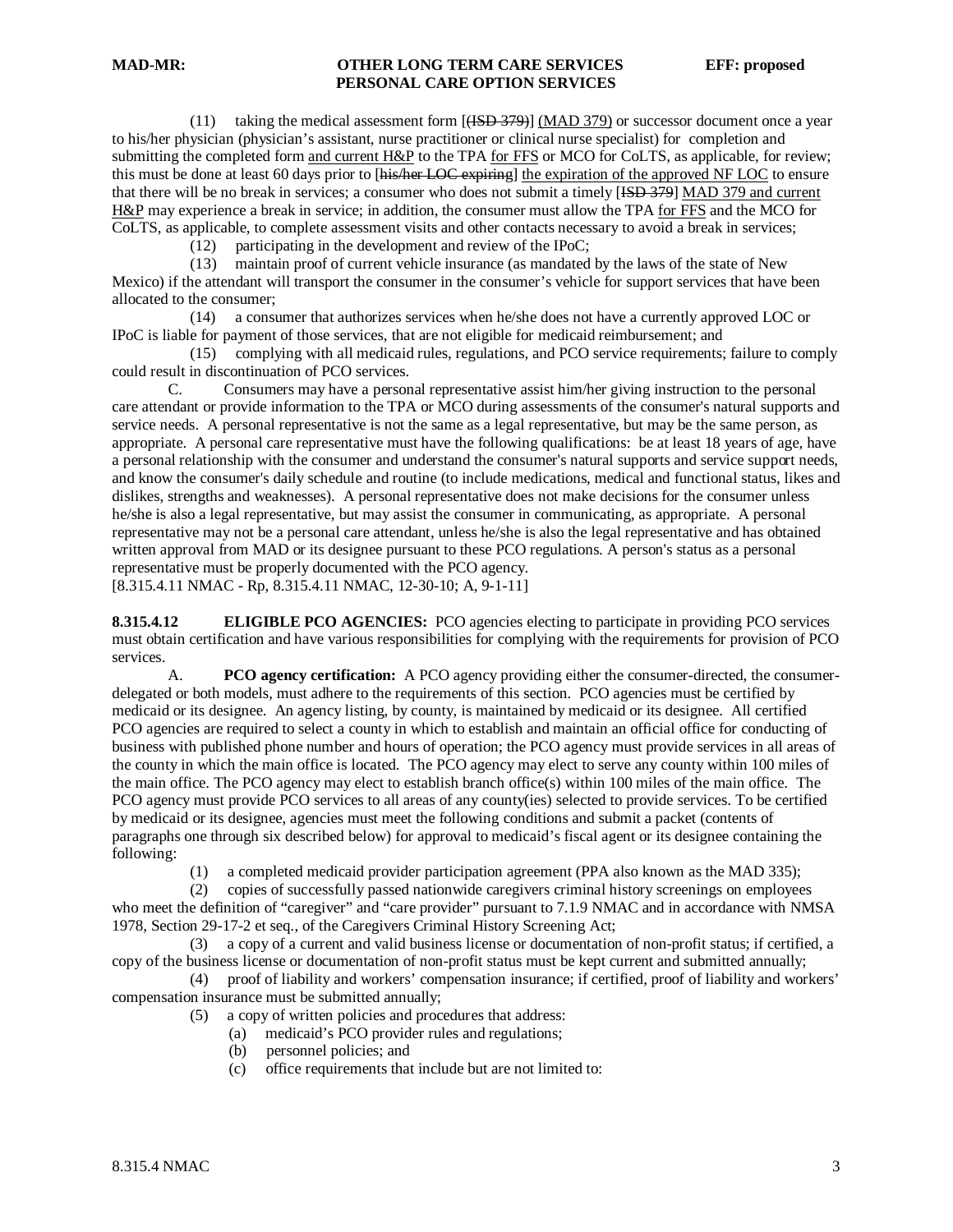(i) contact information, mailing address, physical location if different from mailing address, and hours of operation for the main office and branch offices if any; selected counties for the area(s) of service;

(ii) meeting all Americans with Disabilities Act (ADA) requirements; and

(iii) if PCO agencies have branch offices, the branch office must have a qualified on-site

administrator to handle day-to-day operations who receives direction and supervision from the main/central office; (d) quality improvement to ensure adequate and effective operation, including documentation of quarterly activity that addresses, but is not limited to:

- (i) service delivery;
- (ii) operational activities;
- (iii) quality improvement action plan; and
- (iv) documentation of quality improvement activities;

(e) agency operations to furnish services either as a consumer-directed or as a consumer-

delegated, or both;

 (6) a copy of a current and valid home health license, issued by the department of health, division of health improvement, licensing and certification (pursuant to 7.28.2 NMAC) may be submitted in lieu of requirements Paragraph (3) and Subparagraphs (b) and (d) of Paragraph (5) above; if certified, a copy of a current and valid home health license must be submitted annually along with proof of liability and workers' compensation insurance;

 (7) if the agency requests approval to provide the consumer-delegated model of service, a copy of the agency's written competency test for attendants approved by medicaid or its designee; an agency may select to purchase a competency test or it may develop its own test; the test must address at least the following:

- (a) communication skills;
- (b) patient/client rights, including respect for cultural diversity;
- (c) recording of information for patient/client records;
- nutrition and meal preparation;
- (e) housekeeping skills;
- (f) care of the ill and disabled, including the special needs populations;
- (g) emergency response (including CPR and first aid);
- (h) universal precautions and basic infection control;
- (i) home safety including oxygen and fire safety;
- (j) incident management and reporting; and
- (k) confidentiality;

 (8) after the packet is received, reviewed, and approved in writing by medicaid or its designee, the agency will be contacted to complete the rest of the certification process; this will require the agency to:

- (a) attend a mandatory medicaid or its designee's provider training session prior to the delivery
- of PCO services; and
	- (b) possess a letter from medicaid or its designee changing provider status from "pending" to

"active":

(9) an agency will not be certified as a personal care agency if:

 (a) it is owned in full or in part by a professional authorized to complete the medical assessment form [(ISD 379)] (MAD 379) or other similar assessment tool subsequently approved by medicaid under PCO or the agency would have any other actual or potential conflict of interest; or

 (b) the agency is authorized to carry out PCO TPA responsibilities, such as in-home assessments, or the agency would have any other actual or potential conflict of interest; and

 (c) a conflict of interest is presumed between people who are related within the third degree of blood or consanguinity or when there is a financial relationship between:

 (i) persons who are related within the third degree of consanguinity (by blood) or affinity (by marriage) including a person's spouse, children, parents (first degree by blood); siblings, half-siblings, grandchildren or grandparents (second degree by blood and uncles, aunts, nephews, nieces, great grandparents, and great grandchildren (third degree by blood); stepmother, stepfather, mother-in-law, father-in-law (first degree by marriage); stepbrother, stepsister, brothers-in-law, sisters-in-law, step grandchildren, grandparents (second degree by marriage); step uncles, step aunts, step nephews, step nieces, step great grandparents, step great grandchildren (third degree by marriage);

 (ii) persons or entities with an ongoing financial relationship with each other including a personal care provider whose principals have a financial interest in an entity or financial relationship with a person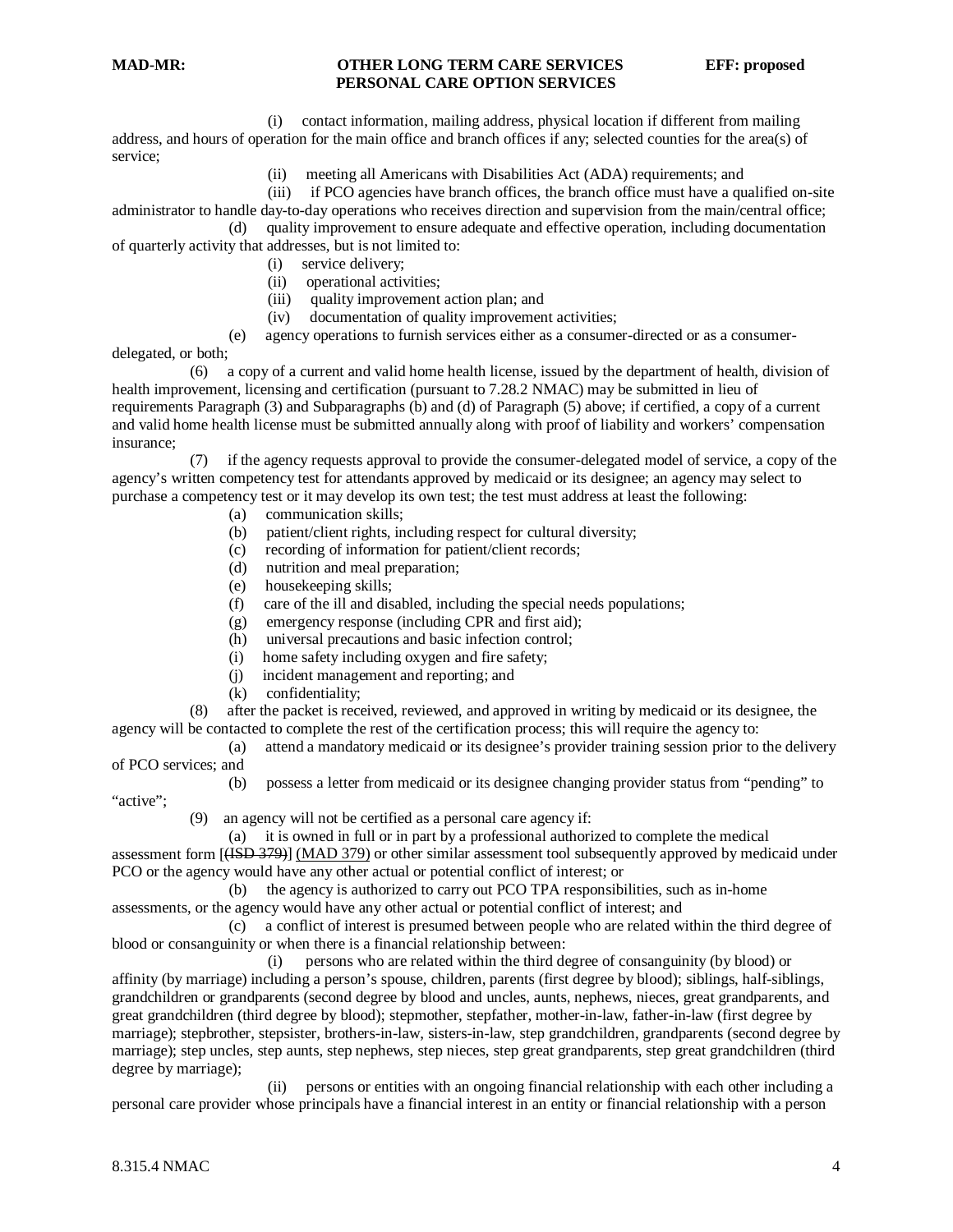who is authorized to complete an [ISD 379] MAD 379 or other similar assessment tool or authorized to carry out any of the TPA's responsibilities; a financial relationship is presumed between spouses.

B. **Approved PCO agency responsibilities:** A personal care agency electing to provide PCO services under either the consumer-directed model or the consumer-delegated model, or both, is responsible for:

 (1) furnishing services to medicaid consumers that comply with all specified medicaid participation requirements outlined in 8.302.1 NMAC, *General Provider Policies*;

 (2) verifying every month that all consumers are eligible for full medicaid coverage and PCO services prior to furnishing services pursuant to Subsection A of 8.302.1.11 NMAC, *provider responsibilities and requirements*; PCO agencies must document the date and method of eligibility verification; possession of a medicaid card does not guarantee a consumer's financial eligibility because the card itself does not include financial eligibility, dates or other limitations on the consumer's financial eligibility; PCO agencies must notify consumers who are not financially eligible that he/she cannot authorize employment for his/her attendant(s) until financial eligibility is resumed; PCO agencies and consumers cannot bill medicaid or its designee for PCO services rendered to the consumer if he/she is not eligible for PCO services;

 (3) maintaining appropriate recordkeeping of services provided and fiscal accountability as required by the PPA;

 (4) maintaining records, as required by the PPA and as outlined in 8.302.1 NMAC, *General Provider Policies*, that are sufficient to fully disclose the extent and nature of the services furnished to the consumers;

 (5) passing random and targeted audits, conducted by medicaid or its designee, that ensure agencies are billing appropriately for services rendered; medicaid or its designee will seek recoupment of funds from agencies when audits show inappropriate billing or inappropriate documentation for services;

(6) providing either the consumer-directed or the consumer-delegated models, or both models;

 (7) furnishing their consumers, upon request, with information regarding each model; if the consumer chooses a model that an agency does not offer, the agency must refer the consumer to medicaid or medicaid's designee for a list of agencies that offer that model; the TPA for FFS or the MCO for CoLTS is responsible for explaining each model in detail to consumers on an annual basis;

(8) ensuring that each consumer receiving PCO services has a current, approved IPoC on file;

 (9) performing the necessary nationwide caregiver criminal history screening, pursuant to 7.1.9 NMAC and in accordance with NMSA 1978, Section 29-17-2 et seq. of the Caregivers Criminal History Screening Act, on all potential personal care attendants; nationwide caregiver criminal history screenings must be performed by an agency certified to conduct such checks; the agency, along with the consumer, as applicable ensures the paperwork is submitted within the first 20-calendar days of hire; consumers under the consumer-directed model or agencies under the consumer-delegated model may conditionally (temporarily) employ an attendant until such check has been returned from the certified agency; if the attendant does not successfully pass the nationwide caregiver criminal history screening, the agency under consumer-delegated or the consumer under consumer-directed may not continue to employ the attendant;

(10) producing reports or documentation as required by medicaid or its designee;

 (11) verifying that consumers will not be receiving services through the following programs while they are receiving PCO services: medicaid home and community-based services (HCBS) waivers with the exception of the CoLTS (c) HCBS waiver, also known as the disabled and elderly (D&E) HCBS waiver, medicaid certified [NF] nursing facility (NF), intermediate care facility/mentally retarded (ICF/MR), program of all-inclusive care for the elderly (PACE), or adult protective services (APS) attendant care program; an individual residing in a NF or ICF/MR or receiving a non-qualifying HCBS waiver is eligible to apply for PCO services; recipients of community transition goods or services may also receive PCO services; all individuals must meet the medicaid and LOC eligibility requirements to receive PCO services; the TPA, medicaid, or its designee must conduct an assessment or evaluation to determine if the transfer is appropriate and if PCO services would be able to meet the needs of that individual;

 (12) processing all claims for PCO services in accordance with the billing specifications from medicaid for FFS or the MCO for CoLTS, as appropriate; payment shall not be issued without appropriate documentation;

 (13) making a referral to an appropriate social service, legal, or state agency, or the MCO for CoLTS for assistance, if the agency questions whether the consumer is able to direct his/her own care or is non-compliant with medicaid rules and regulations;

 (14) immediately reporting abuse, neglect or exploitation pursuant to NMSA 1978, Section 27-7-30 and in accordance with the Adult Protective Services Act, by fax, within 24 hours of the incident being reported to the agency; reportable incidents may include but are not limited to abuse, neglect and exploitation as defined below: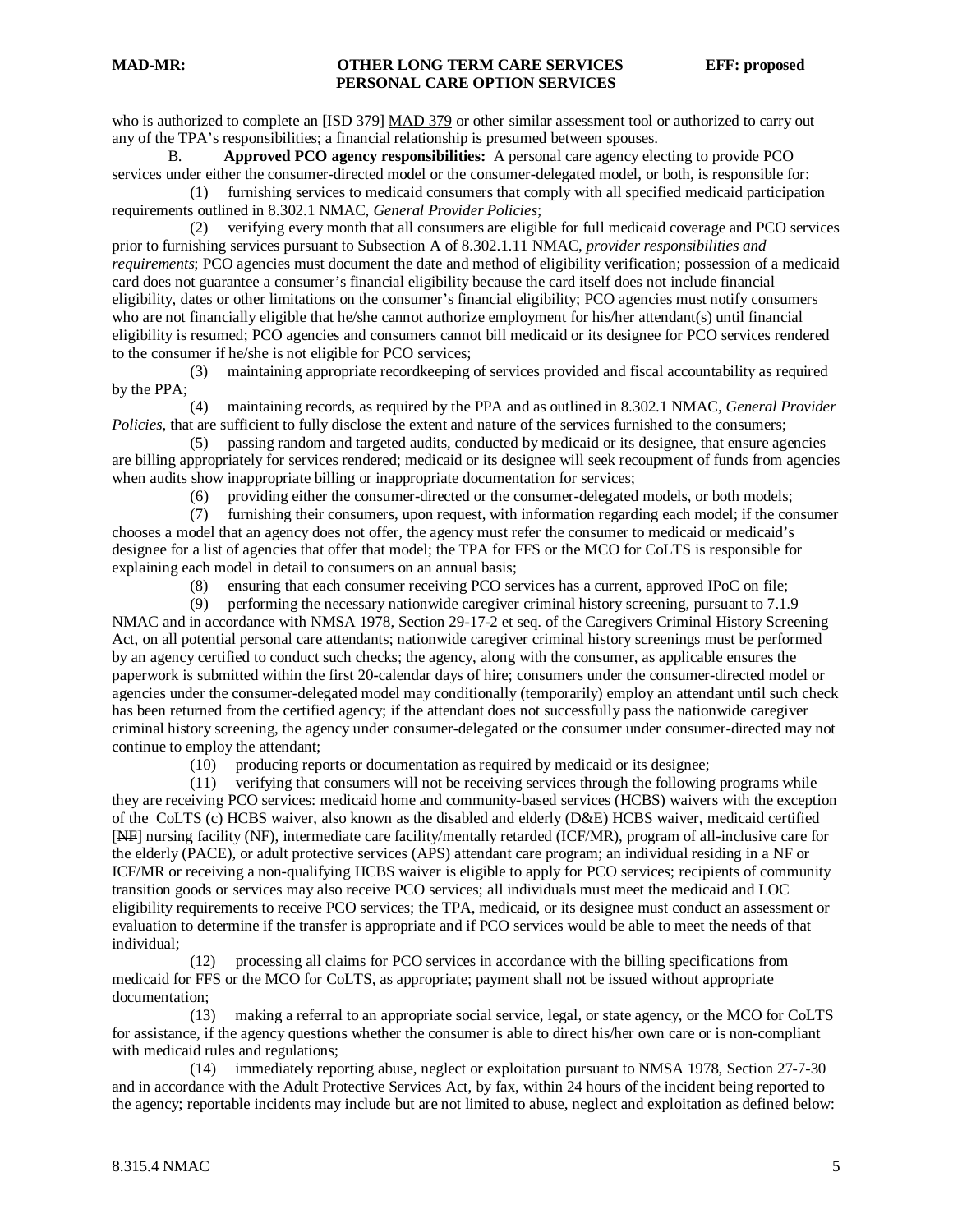(a) abuse is defined as the willful infliction of injury, unreasonable confinement, intimidation, or punishment with resulting physical harm, pain or mental anguish to a consumer;

 (b) neglect is defined as the failure to provide goods and services necessary to avoid physical harm, mental anguish, or mental illness to a consumer;

 (c) exploitation is defined as the deliberate misplacement or wrongful, temporary or permanent use of a consumer's belongings or money without the voluntary and informed consent of the consumer;

 (15) submitting written incident reports to medicaid or its designee, and the MCO for CoLTs consumers, on behalf of the consumer, within 24 hours of the incident being reported to the PCO agency; the PCO agency must provide the consumer with an appropriate form for completion; reportable incidents may include, but are not limited to:

(a) death of the consumer:

 (i) unexpected death is defined as any death of an individual caused by an accident, or an unknown or unanticipated cause;

 (ii) natural/expected death is defined as any death of an individual caused by a long-term illness, a diagnosed chronic medical condition, or other natural/expected conditions resulting in death;

(b) other reportable incidents:

 (i) environmental hazard is defined as an unsafe condition that creates an immediate threat to life or health of a consumer;

 (ii) law enforcement intervention is defined as the arrest or detention of a person by a law enforcement agency, involvement of law enforcement in an incident or event, or placement of a person in a correctional facility;

 (iii) emergency services refers to admission to a hospital or psychiatric facility or the provision of emergency services that results in medical care that is not anticipated for this consumer and that would not routinely be provided by a primary care provider;

(iv) any reports made to APS;

(16) informing the consumer and his/her attendant of the responsibilities of the agency;

 (17) develop an IPoC based on the assessment, services authorization, task list, and consideration of natural supports provided by the TPA for FFS or MCO for CoLTS;

 (18) provide an informed consent form to consumers if the agency chooses not to provide transportation services as part of support services;

 (19) identifying a consumer with an improved or declining health condition or whose needs have changed (i.e. more or less natural supports) and believe the consumer is in need of more or fewer services should send written notification to the TPA for an LOC determination and the TPA for FFS or MCO for CoLTS for additional assessment of need of services;

 (20) except for the CoLTS (c) HCBS waiver, agencies who are providing PCO services to a consumer who becomes eligible for a non-CoLTS (c) HCBS waiver must coordinate with the consumer's service coordinator to ensure that the consumer does not experience a break in service or that services do not overlap; coordination must include the effective date PCO services are to stop and non-CoLTS (c) HCBS waiver services are to begin;

 (21) maintaining documentation in the consumer's file regarding legal and personal representatives, as applicable; and

 (22) cooperating with the TPA or MCO in locating and assisting the consumer with submitting the necessary paperwork for an LOC determination.

C. **For agencies providing PCO services under the consumer-directed model**, the responsibilities include:

 (1) providing services through an agency with choice model or as a fiscal employer agent, and complying with all applicable state and federal employment laws as applicable to the provision of such services;

 (a) agency with choice, in which the agency is the legal employer of the personal care attendant and the consumer is the managing employer and the agency maintains at least quarterly in-person contact with the consumer, or

 (b) fiscal employer agent (FEA) in which the consumer is the legal employer of record and the managing employer; and the agency maintains at least quarterly in person contact with the consumer;

 (2) obtaining from the consumer or his/her legal representative a signed agreement with the attendant in which the attendant agrees that he/she will not provide PCO services while under the influence of drugs or alcohol and acknowledges that if he/she is under the influence of drugs or alcohol while providing PCO services he/she will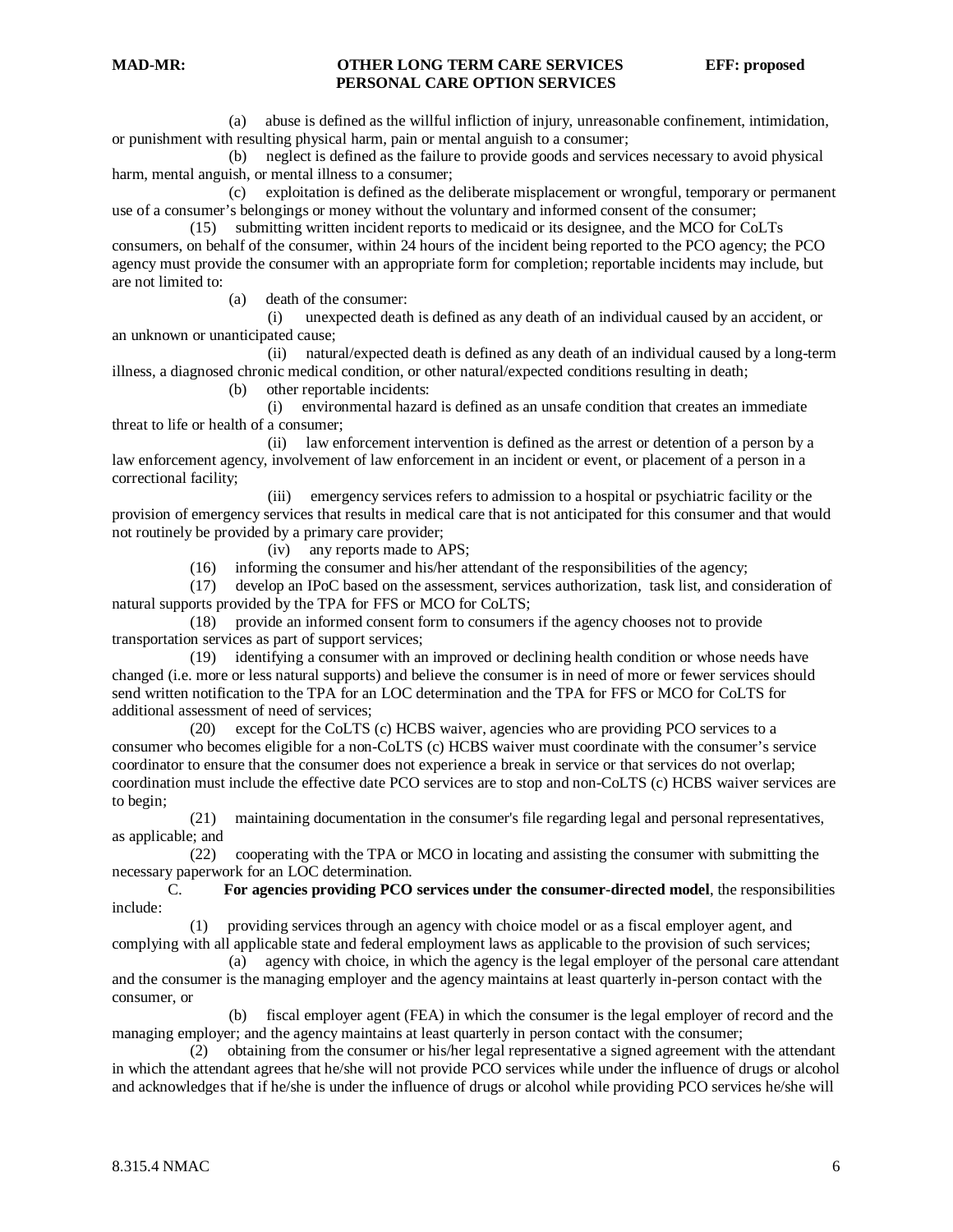be immediately terminated; the agency must maintain a copy of the signed agreement in the attendant's personnel file, for the consumer;

 (3) obtaining a signed agreement from each consumer accepting responsibility for all aspects of care and training including mandatory training in CPR and first aid for all attendants, competency testing, TB testing, hepatitis B immunizations or a waiver of providing such training and accepting the consequences thereof, and supervisory visits are not included in the consumer-directed option; a copy of the signed agreement must be maintained in the consumer's file;

 (4) verifying that if the consumer has selected the consumer's legal representative as the attendant, the consumer has obtained prior approval from medicaid or its designee; any personal care services provided by the consumer's legal representative *MUST* be justified, in writing, by the agency and consumer and submitted for approval to medicaid or its designee prior to employment; the justification must demonstrate the lack of other qualified attendants in the applicable area and indicate how timesheets will be verified to ensure that services were provided; documentation of written approval by medicaid or its designee must be maintained in the consumer's file; the agency must inform the consumer that if the consumer is appointed or selects a legal representative any time during the plan year, the consumer must notify the agency immediately and the agency must ensure appropriate documentation is maintained in the consumer's file;

 (5) establishing and explaining to the consumer the necessary payroll documentation needed for reimbursement of PCO services, such as time sheets/logs and tax forms;

 (6) performing payroll activities for the attendants, such as, but not limited to, state and federal income tax, social security withholdings and make payroll liability payments as required;

 (7) arranging for state of New Mexico unemployment coverage and workers' compensation insurance for all attendants;

 (8) informing the consumer of available resources for necessary training, if requested by the consumer, in the following areas: hiring, recruiting, training, supervision of attendants, advertising, and interviewing techniques;

 (9) making a referral to an appropriate social service agency, legal agency(s) or medicaid designee for assistance, if the agency questions whether the consumer is able to direct his/her own care; and

 (10) maintaining a consumer file and an attendant personnel file for the consumer for a minimum of six years.

#### D. **For agencies providing PCO services under the consumer-delegated model,** the responsibilities include, but are not limited to the following:

(1) employing, terminating and scheduling qualified attendants;

 (2) conducting or arranging for training of all attendants for a minimum of 12-hours per year; initial training must be completed within the first three months of employment and must encompass:

- (a) an overview of PCO services;
- (b) living with a disability or chronic illness in the community;
- (c) CPR and first aid training; and

 (d) a written competency test with a minimum passing score of 80 percent or better; expenses for all trainings are to be incurred by the agency; other trainings may take place throughout the year as determined by the agency; the agency must maintain in the attendant's file: copies of all trainings, certifications, and specialty training the attendant completed; CPR and first aid certifications must be kept current;

 (e) documentation of all training must include at least the following information: name of individual taking training, title of the training, source of instruction, number of hours of instruction, and date instruction was given;

 (f) documentation of competency testing must include at least the following: name of individual being evaluated for competency, date and method used to determine competency, and copy of the attendant's graded and passed competency test in the attendant's personnel file; special accommodations must be made for attendants who are not able to read or write or who speak/read/write a language other than English;

 (3) developing and maintaining a procedure to ensure trained and qualified attendants are available as backup for regularly scheduled attendants and emergency situations; complete instructions regarding the consumer's care and a list of attendant duties and responsibilities must be available in each consumer's home;

 (4) informing the attendant of the risks of hepatitis B infection per current department of health (DOH) recommendation or the center for disease control and prevention (CDC), as appropriate, and offering hepatitis B immunization at the time of employment at no cost to the attendant; attendants are not considered to be at risk for hepatitis B since only non-medical services are performed; therefore, attendants may refuse the vaccine;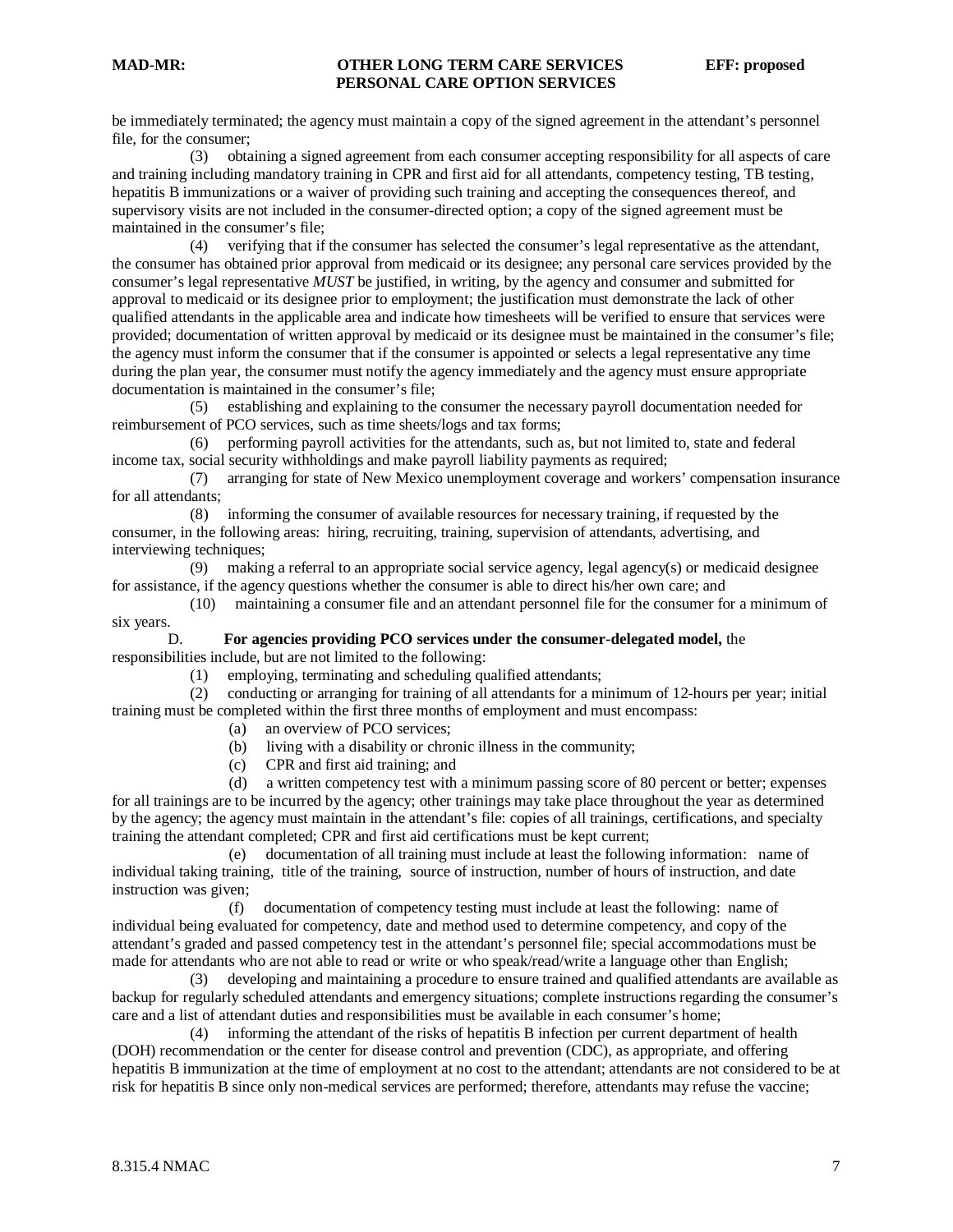documentation of the immunization, prior immunization, or refusal of immunization by the attendant must be in the attendant's personnel file;

 (5) obtaining a copy of the attendant's current and valid state driver's license or other current and valid state photo id, if the consumer is to be transported by the attendant, obtaining a copy of the attendant's current and valid driver's license and current motor vehicle insurance policy; maintaining copies of these documents in the attendant's personnel file at all times;

(6) complying with federal and state regulations and labor laws;

(7) preparing all documentation necessary for payroll;

 (8) complying with all specified medicaid participation requirements outlined in 8.302.1 NMAC, *General Provider Policies*;

 (9) maintaining records that are sufficient to fully disclose the extent and nature of the services furnished to the consumers as outlined in 8.302.1 NMAC, *General Provider Policies*;

 (a) the PCO agency may elect to keep a log/check-off list, in addition to the timesheet, in the consumer's home, describing services provided on a daily basis; if a log/check-off list is maintained, the log must be compared with the weekly timesheet and copies of both the timesheet and the log/check-off list must be kept in the consumer's file;

 (b) the PCO agency may elect to use an electronic system that attendants may use to check in and check out at the end of each period of service delivery; the system must produce records that can be audited to determine the time of services provided, the type of services provided, and a verification by the consumer or the consumer's legal representative, as appropriate; failure by a PCO agency to maintain a proper record for audit under this system will subject the PCO agency to recovery by medicaid of any undocumented or insufficiently documented claims;

 (10) obtaining from the attendant a signed agreement, in which the attendant agrees that he/she will not provide PCO services while under the influence of drugs or alcohol and acknowledges that if he/she is under the influence of drugs alcohol while providing PCO services he/she will be immediately terminated;

 (11) ensuring that if the consumer has elected the consumer's legal representative as his/her attendant, the agency has obtained prior approval from medicaid or its designee; all PCO services provided by the consumer's legal representative *MUST* be justified in writing by the agency and consumer and submitted for approval to medicaid or its designee prior to employment; the justification must demonstrate the lack of other qualified attendants in the applicable area and include a plan for oversight by the agency to assure service delivery; documentation of approval by medicaid or its designee must be maintained in the consumer's file; the agency must inform the consumer that if the consumer is appointed or selects a legal representative any time during the plan year, they must notify the agency immediately;

 (12) establishing and explaining to all their consumers and all attendants the necessary documentation needed for reimbursement of PCO services;

(13) performing payroll activities for the attendants;

(14) providing state of New Mexico workers' compensation insurance for all attendants;

(15) conducting face-to-face supervisory visits in the consumer's residence at least once a month (12

per service plan year); each visit must be sufficiently documented in the consumer's file by indicating:

- (a) date of visit;
- (b) time visiting to include length of visit;
- (c) name and title of person conducting supervisory visit;
- (d) individuals present during visit;
- (e) review of IPoC;
- (f) identification of health and safety issues and quality of care provided by attendant, and
- (g) signature of consumer or consumer's legal representative;

 (16) maintaining an accessible and responsive 24-hour communication system for consumers to use in emergency situations to contact the agency;

 (17) following current recommendations of DOH and CDC, as appropriate, for preventing the transmission of TB for attendants upon initial employment and as needed; and

 (18) verifying initially prior to employment, and annually thereafter, that attendants are not on the employee abuse registry by researching COR pursuant to 8.11.6 NMAC and in accordance with the Employee Abuse Registry Act, NMSA 1978, Section 27-7A-1 et seq.

[8.315.4.12 NMAC - Rp, 8.315.4.11 & 12 NMAC, 12-30-10; A, 9-1-11]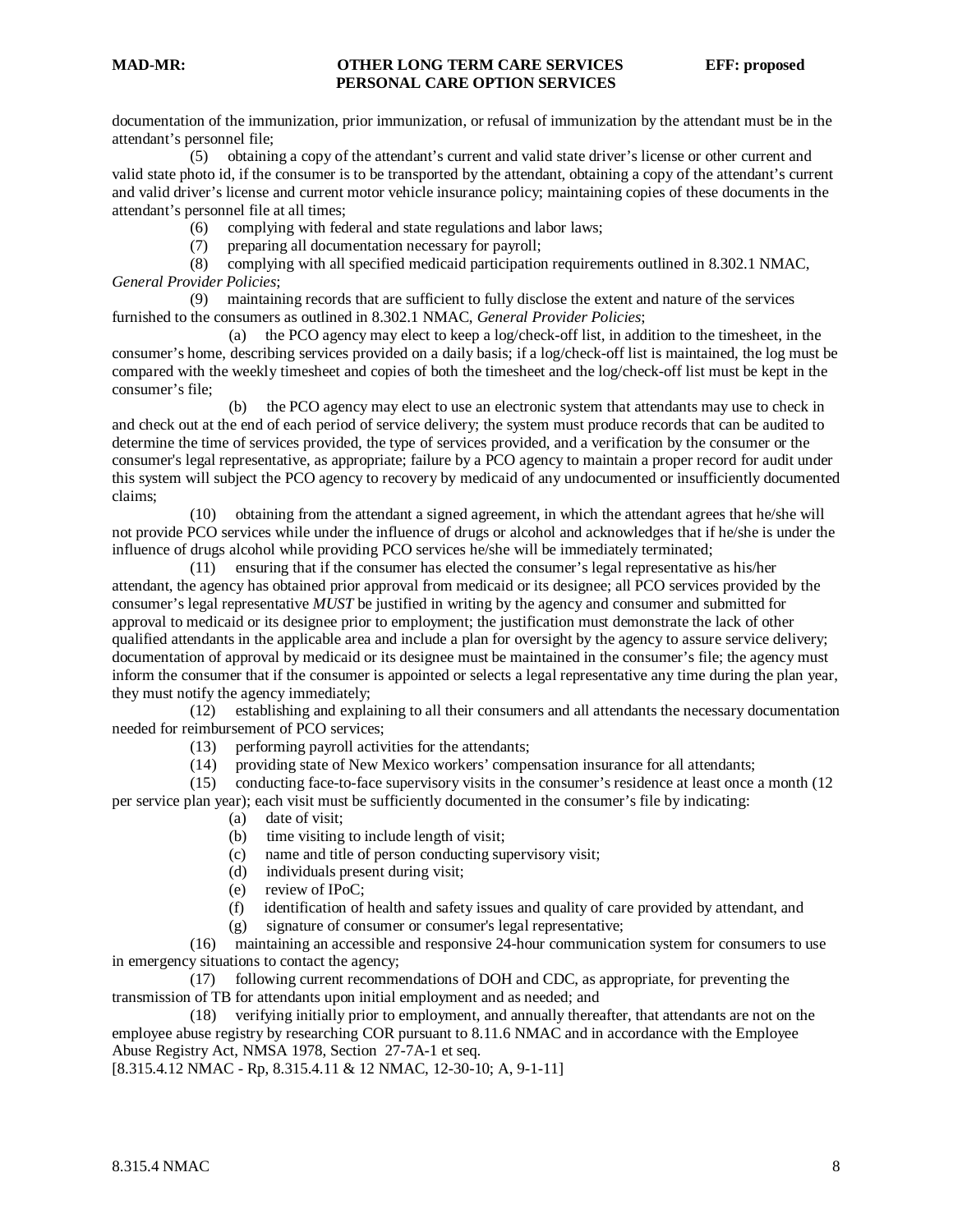**8.315.4.15 COVERAGE CRITERIA:** PCO services have been established to assist individuals 21 years of age or older who are eligible for full medicaid benefits and meet the NF LOC criteria, see, *long term care services utilization review instructions for nursing facilities* which is attached to this part of the NMAC as attachment II. PCO services are defined as those tasks necessary to avoid institutionalization and maintain the consumer's functional level and independence. PCO services are for consumers who are unable to perform at least two ADLs because of disability or functional limitation and need assistance with certain ADLs and IADLs as described in Attachment II to this part of the NMAC. PCO services are allocated for a reasonable accommodation of tasks to be performed by a personal care attendant, but do not provide 24-hours per day services. A PCO [service] services assessment conducted pursuant to 8.315.4.19 NMAC, *assessments for services*, determines the amount and type of services needed to supplement the services a consumer is already receiving including those services provided by natural supports. PCO services are not provided 24 hours a day and allocation of time and services must be [elesely aligned with] directly related to [the] an individual's [impairment rating] functional level to perform ADLs and IADLs as indicated in the PCO services assessment and applied to the PCO service guide, MAD 055. The PCO service guide, MAD 055 [which] is attached to this part of the NMAC as attachment I.

A. PCO services are usually furnished in the consumer's place of residence, except as otherwise indicated, and during the hours specified in the consumer's IPoC. Services may be furnished outside the residence only when appropriate and necessary and when not available through other existing benefits and programs, such as home health or other state plan or long-term care services. If a consumer is receiving hospice care, is a resident in an assisted living facility, shelter home, or room and board facility, the TPA for FFS or the MCO for CoLTS, will perform an assessment and ensure that the PCO services do not duplicate the services that are already being provided. If ADL or IADL services are part of the hospice or assisted living facility, shelter home, or room and board facility, as indicated by the contract or admission agreement signed by the consumer, PCO services cannot duplicate those services. Regulations for assisted living facilities may be found at 7.8.2 NMAC, *Assisted Living Facilities for Adults.*

B. PCO services are not furnished to an individual who is an inpatient or resident of a hospital, NF, ICF/MR, mental health facility, correctional facility, other institutional settings (except for recipients of community transition goods or services).

C. All consumers, regardless of living arrangements, will be assessed for natural supports. PCO services are not intended to replace natural supports. Service hours will be allocated, as appropriate, to supplement the natural supports available to a consumer. Consumers that reside with other adult household members, that are not receiving PCO services or are not disabled, will be presumed to have household services in the common/shared areas provided by the other adult residents, whether or not the adult residents are the selected personal care attendant. Personal care attendants that live with the consumer will not be paid to deliver household services, support services (shopping and errands), or meal preparation that are routinely provided as part of the household division of chores, unless those services are specific to the consumer (i.e., cleaning consumer's room, linens, clothing, and special diets). If a consumer's living situation changes:

 (1) such that there is no longer a shared living space with another consumer, he/she will be reassessed for services that were allocated between multiple consumers in a shared household; or

 (2) such that he/she begins sharing a living space with another consumer(s), all consumers in the new shared living space will be re-assessed to determine the allocation of services shared by all consumers residing in the household.

[8.315.4.15 NMAC - Rp, 8.315.4.13 NMAC, 12-30-10; A, 9-1-11]

**8.315.4.16 COVERED SERVICES: [**PCO services are provided as described in Subsections A through J. Consumers will be assessed both individually and jointly if sharing a living space with another PCO applicant/recipient (Subsection K), in each of the following listed service categories.] PCO services are provided as described in Paragraphs (1) through (6) of Subsection D. PCO services will not include those services for tasks the individual does not need or is already receiving from other sources including tasks provided by natural supports. PCO services must be related to the individual's [impairment rating] functional level to perform ADLs and IADLs as indicated in the PCO services assessment conducted pursuant to 8.315.4.19 NMAC, *assessments for services*, and applied to the PCO service guide, MAD 055[which is attached to this part of the NMAC as] See attachment I.

A. Mobility assistance, either physical assistance or verbal prompting and cueing, may be provided during the administration of any PCO task by the attendant. Mobility assistance includes assistance with ambulation, transferring and repositioning which is defined as moving around inside or outside the residence or consumer's living area with or without assistive devices(s) such as walkers, canes and wheelchairs or turning or moving to another position to prevent skin breakdown.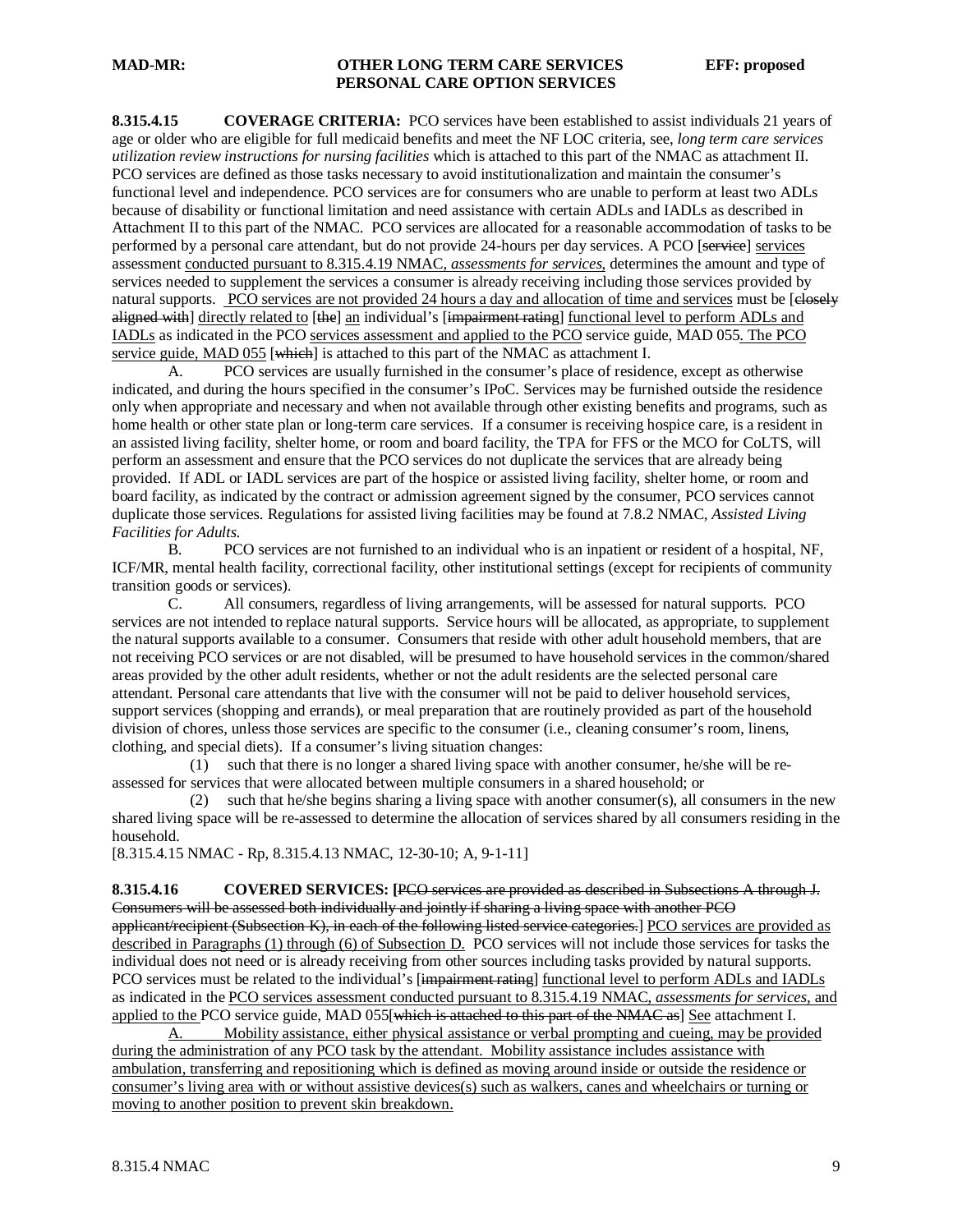B. Certain PCO services are provided only when the consumer has the ability to self-administer. Ability to self-administer is defined as the ability to identify and communicate medication name, dosage, frequency and reason for the medication. A consumer who does not meet this definition of ability to self-administer is not eligible for these services.

 $K$ **Shared households/living space:** Two or more consumers living in the same residence. (including assisted living facilities, shelter homes, and other similar living arrangements), who are receiving PCO services will be assessed both individually and jointly to determine services that are shared. Consumers sharing living space will be assessed as follows for services identified in Subsections B, C and J of 8.315.4.16 NMAC:

 (1) individually to determine if the consumer requires unique assistance with the service; and (2) jointly with other household members to determine shared living space and common needs of the household; services will be allocated based on common needs, not based on individual needs, unless it has been assessed by the TPA for FFS or the MCO for CoLTS, there is an individual need for provision of the service(s); (common needs may include meals that can be prepared for several individuals; shopping/errands that can be completed at the same time; laundry that can be completed for more than one individual at the same time; dusting and vacuuming of shared living spaces), these PCO services are based on the assessment of combined needs in the household without replacing natural and unpaid supports identified during the assessment.]

C. When two or more consumers living in the same residence (including assisted living facilities, shelter homes, and other similar living arrangements), are receiving PCO services, they will be assessed both individually and jointly to determine services that are shared. Consumers sharing living space will be assessed for services identified in Paragraphs (2) and (4) of 8.315.4.16 NMAC: assess each consumer individually to determine if the consumer requires unique assistance with the service; and jointly with other household members to determine shared living space and common needs of the household; services will be allocated based on common needs, not based on individual needs, unless assessed by the TPA for FFS or the MCO for CoLTS; that there is an individual need for provision of the service(s) as indicated above; (common needs may include meals that can be prepared for several individuals; shopping/errands that can be completed at the same time; laundry that can be completed for more than one individual at the same time; dusting and vacuuming of shared living spaces); these PCO services are based on the assessment of combined needs in the household without replacing natural and unpaid supports identified during the assessment.

D. Description of PCO services.

 $(1)$  **Individualized bowel and bladder services:** These services include bowel care, bladder care, perineal care and toileting.

[A<sub>7</sub>] (a) Pursuant to NMSA 1978, Section 61-3-29(J) of the Nursing Practice Act, bowel and bladder care may be provided to a consumer that is medically stable and able to communicate and assess his/her own needs to include:

[*[*]  $\left(\frac{a}{b}\right)$  (i) bowel care - evacuation and ostomy care, changing and cleaning of bags and ostomy site skin care; an individual requiring assistance with bowel care who does not have a statement by his/her physician determining he/she is medically stable and able to communicate his/her bladder care needs is not eligible for PCO services in this category; digital stimulation is not a covered service; and

[*[*]  $[\phi]$  (ii) bladder care - cueing the consumer to empty his/her bladder at timed intervals to prevent incontinence; elimination; catheter care, including the changing and cleaning of the catheter bag; the requirements and limitations from [Subparagraph (a)] Item (i) bowel care above regarding medically determined stability and ability to communicate apply here; insertion/extraction of a catheter is not a covered service.

 $\overline{a}$  $\left(\frac{2}{2}\right)$  (b) Services that do not require the consumer to be medically stable and able to communicate and assess his/her own needs include:

[*[*]  $(a)$ ] (i) perineal care - cleansing of the perineal area and changing of sanitary napkins; and

[*[*]  $\overline{f(\theta)}$  (ii) toileting - assisting with bedside commode or bedpan; cleaning perineal area, changing adult briefs/pads, readjusting clothing; cleaning changing of wet or soiled clothing after incontinence episodes or assisting with adjustment of clothing before and after toileting[;].

(c) mobility assistance to ensure appropriate bowel and bladder services.

 $[G:](2)$ **Meal preparation and assistance:** At the direction of the consumer or his/her personal representative, prepare meal(s) including cutting ingredients to be cooked, cooking of meals, and placing/presenting meal in front of consumer to eat, and cutting up food into bite-sized portions for the consumer or assist the consumer pursuant to the IPoC. This includes provision of snacks and fluids and may include [eueing and prompting the] mobility assistance and prompting/cueing the consumer to prepare meals. This does not include assistance with eating. Services requiring assistance with eating are covered under eating in [Subsection G] Paragraph (3) below. Personal care attendants who reside in the same household as the consumer may not be paid for meal preparation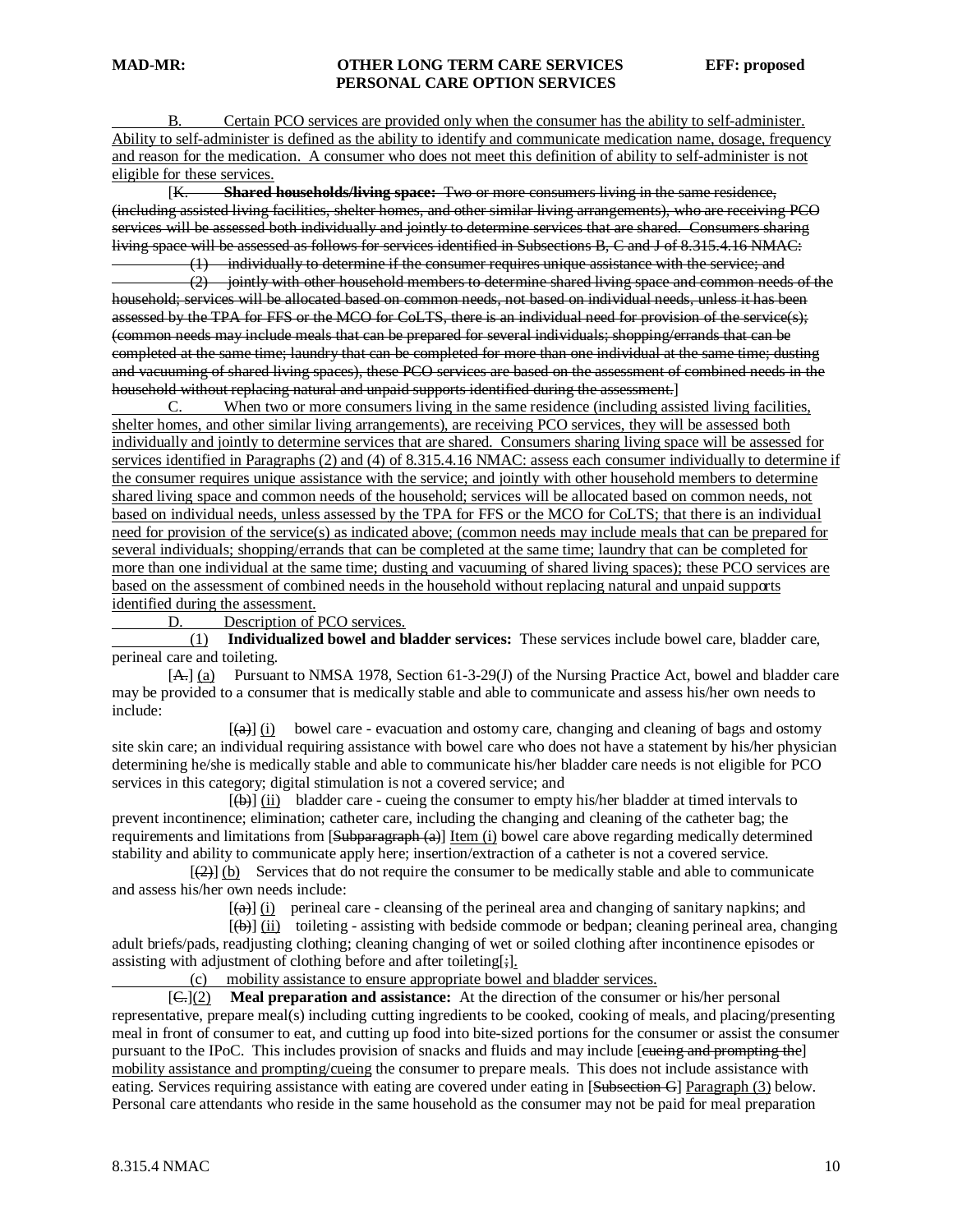routinely provided as part of the household division of chores, unless those services are specific to the consumer (i.e., special diets, processing of meals into edible portions, pureeing).

**[**G.](3) **Eating:** Feeding the consumer or assisting the consumer with eating a prepared meal with a utensil or with specialized utensils is a covered service. Eating is the ability to physically put food into mouth, chew and swallow food safely. The attendant shall assist the consumer as determined by the IPoC. Eating assistance may include [eueing] mobility assistance and prompting/cueing a consumer to ensure appropriate nutritional intake or monitor for choking. This does not include preparation of food/meals. Services requiring preparation of food/meals is covered under meal preparation and assistance in [Subsection B] Paragraph (2). If the consumer has special needs in this area, the attendant should receive specific instruction to meet that need. Gastrostomy feeding and tube feeding are not covered services.

 $IC.$ C. Su**pport services:** These are services that provide additional assistance to the consumer. Personal care attendants who reside in the household may not be paid for shopping or errands routinely provided as part of the household division of chores, unless those services are specific to the consumer. These services are limited to: (1) shopping or completing errands specific to the consumer (with or without the consumer);

 (2) transportation of the consumer - transportation shall only be for non-medically necessary events and may include assistance with transfers in/out of vehicles; PCO agencies are not required to provide this service; consumers that need this service and are with a PCO agency that does not provide this service may transfer to a different PCO agency in accordance with 8.315.4.22 NMAC, *transfer process for PCO services;* medically necessary transportation services may be a covered PCO service when the TPA for FFS or the MCO for CoLTS has assessed and determined that other medically necessary transportation services are not available through other state plan services; and

 (3) assistance with feeding and hydrating or cueing consumer to feed and hydrate a personal assistance animal for the consumer is a covered service; a consumer must provide documentation that his/her animal is a personal assistance animal; feeding and hydrating non-assistance animals is not a covered service.

H. **Assisting with self-administered medication:** This service is limited to *prompting and reminding only* for self-administering physician ordered (prescription) medications. The use of over the counter medications does not qualify for this service. The ability to self-administer is defined as the ability to identify and communicate medication name, dosage, frequency and reason for the medication. A consumer who does not meet this definition of ability to self-administer is not eligible for this service. This assistance does not include administration of injections, which is a skilled/nursing task. Splitting or crushing medication or filling of medication boxes is not a covered service. Assistance includes:

 (1) getting a glass of water or other liquid as requested by the consumer for the purpose of taking medications;

 (2) at the direction of the consumer handing the consumer his/her daily medication box or medication bottle;

 (3) at the direction of the consumer, helping a consumer with placement of oxygen tubes for consumers who can communicate to the caregiver the dosage/route of oxygen;

(4) splitting or crushing medication or filling of medication boxes is not a covered service. ]

(4) **Household support services:** This service is for [performing] assisting/performing interior household activities as needed [. Such activities] and other support services that provide additional assistance to the consumer. Interior household activities are limited to the maintenance of the consumer's personal living area (i.e., kitchen, living room, bedroom, and bathroom). To maintain a clean and safe environment for the consumer, particularly a consumer living alone who may not have adequate support in his/her residence. Assistance may include mobility assistance and prompting/cueing a consumer to ensure appropriate household support services. Personal care attendants who reside in the same household as the consumer may not be paid for household support services routinely provided as part of the household division of chores, unless those services are specific to the consumer (i.e., changing the consumer's linens, cleaning the consumer's personal living areas). Services include:

(a) sweeping, mopping or vacuuming the consumer's carpets, hardwood floors, tile or

linoleum;

- (b) dusting the consumer's furniture;
- (c) changing the consumer's linens;
- (d) washing the consumer's laundry;
- (e) cleaning the consumer's bathroom (tub or shower area, sink, and toilet);

(f) cleaning the consumer's kitchen and dining area (i.e., washing the consumer's dishes,

putting the consumer's dishes away; cleaning counter tops, cleaning the area where the consumer eats, etc.); household services do not include cleaning up after other household members or pets;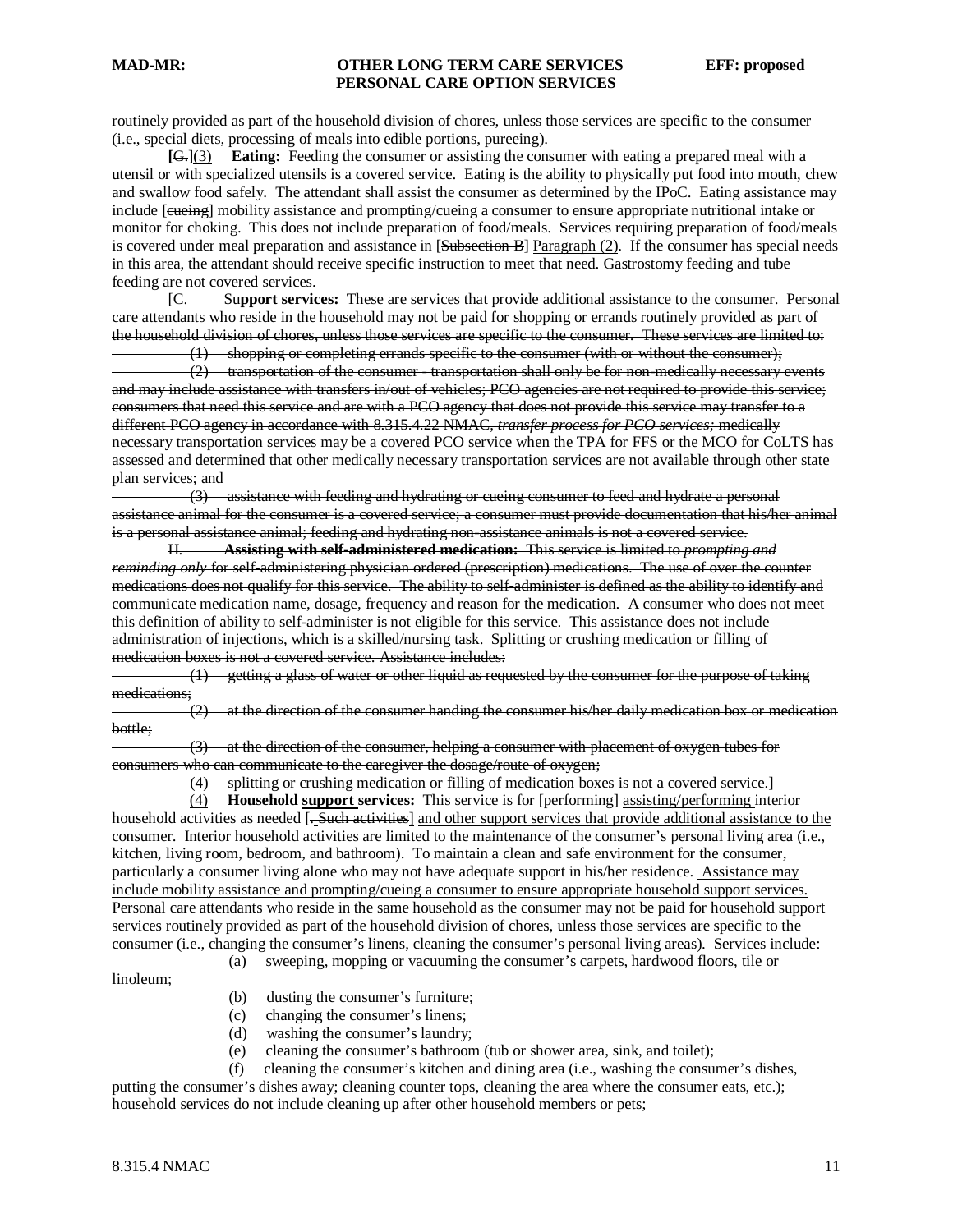(g) minor cleaning of assistive device(s), wheelchair and durable medical equipment (DME) is a covered service; a consumer must have an assistive device(s) that requires regular cleaning (that is not already provided by the supplier of the assistive device) that the consumer cannot clean to be eligible to receive services under this category;

 (h) shopping or completing errands specific to the consumer (with or without the consumer); (i) transportation of the consumer - transportation shall only be for non-medically necessary events and may include assistance with transfers in/out of vehicles; PCO agencies are not required to provide this service; consumers that need this service and are with a PCO agency that does not provide this service may transfer to a different PCO agency in accordance with 8.315.4.22 NMAC, *transfer process for PCO services;* medically necessary transportation services may be a covered PCO service when the TPA for FFS or the MCO for CoLTS has assessed and determined that other medically necessary transportation services are not available through other state plan services;

 (j) assistance with feeding and hydrating or cueing consumer to feed and hydrate a personal assistance animal for the consumer is a covered service; a consumer must provide documentation that his/her animal is a personal assistance animal; feeding and hydrating non-assistance animals is not a covered service;

 (k) assistance with battery replacement and minor, routine wheelchair and durable medical equipment (DME) maintenance is a covered service; a consumer must have an assistive device(s) that requires regular maintenance (that is not already provided by the supplier of the assistive device) that the consumer cannot maintain in order to be eligible to receive services under this category; and

 (l) assistance with self-administering physician ordered (prescription) medications is limited to *prompting and reminding only;* the use of over the counter medications does not qualify for this service; a consumer must meet the definition of "ability to self-administer" defined in this section, to be eligible to receive time for this task; a consumer who does not meet the definition of ability to self-administer is not eligible for this service; this assistance does not include administration of injections, which is a skilled/nursing task; splitting or crushing medications or filling medication boxes is not a covered service; assistance includes:

 (i) getting a glass of water or other liquid as requested by the consumer for the purpose of taking medications;

 (ii) at the direction of the consumer, handing the consumer his/her daily medication box or medication bottle; and

 (iii) at the direction of the consumer, helping a consumer with placement of oxygen tubes for consumers who can communicate to the caregiver the dosage/route of oxygen. .

**[ Skin care:** The consumer must have a skin disorder documented by a physician, physician assistant, nurse practitioner or a clinical nurse specialist to be eligible to receive skin care services. This service is limited to the attendant's application of over-the counter or prescription skin cream for a diagnosed chronic skin condition that is not related to burns, pressure sores or ulceration of skin. A consumer must meet the definition of "ability to self-administer" defined in Subsection H of this section, to be eligible to receive time for application of a prescription over the counter medication for skin care. Wound care/open sores and debriding/dressing open wounds are not covered services. ]

**[** D.](5) **Hygiene/grooming:** The IPoC may include the following tasks to be performed by the attendant or cueing and prompting by the attendant for the consumer to perform the tasks. These services include:

 (a) bathing - giving a sponge bath/bed bath/tub bath/shower, including transfer in/out, turning bath/shower water off/on, and setting temperature of bath/shower water; bringing in water from outside or heating water for consumer;

(b) dressing - putting on, fastening, removing clothing, and shoes;

 (c) grooming - combing or brushing hair, applying make-up, trimming beard or mustache, braiding hair, shaving under arms, legs or face;

 (d) oral care with intact swallowing reflex - brushing teeth, cleaning dentures/partials (includes use of floss, swabs, or mouthwash);

 (e) nail care - cleaning, filing to trim, or cuticle care, except for consumers with a medical condition such as venous insufficiency, diabetes, peripheral neuropathy, or consumers that are documented as medically at risk, which then would be considered a skilled task and not a covered PCO service;

(f) applying lotion to intact skin for routine skin care; [and]

(g) physician ordered skin care – the consumer must have a skin disorder documented by a physician, physician assistant, nurse practitioner or a clinical nurse specialist to be eligible to receive skin care services; this service is limited to the attendant's application of over-the counter or prescription skin cream for a diagnosed chronic skin condition that is not related to burns, pressure sores or ulceration of skin; a consumer must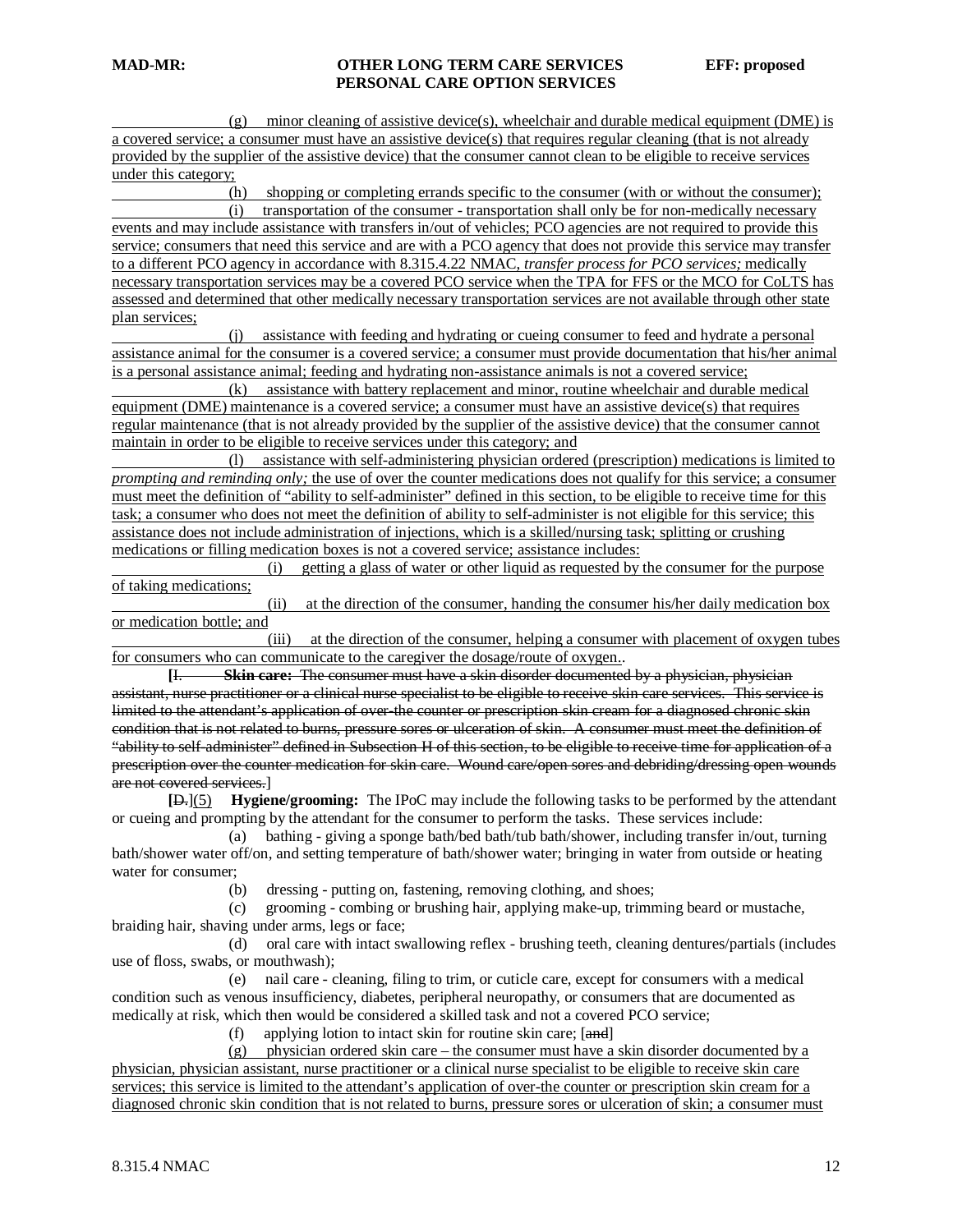meet the definition of "ability to self-administer" defined in this section, to be eligible to receive time for application of a prescription over-the counter medication for skin care; wound care/open sores and debriding/dressing open wounds are not covered services;

 $[(\frac{\alpha}{g})](h)$  [eueing] prompting/cueing to ensure appropriate bathing, dressing, grooming, oral care, nail care and application of lotion for routine skin care; and

 (i) mobility assistance to ensure appropriate bathing, dressing, grooming, oral care and skin care .

[E. E. **Minor maintenance of assistive device(s):** Battery replacement and minor, routine wheelchair and durable medical equipment (DME) maintenance or cleaning is a covered service. A consumer must have an assistive device(s) that requires regular cleaning or maintenance (that is not already provided by the supplier of the assistive device) that the consumer cannot clean and maintain to be eligible to receive services under this category. ]

(6) **Supportive mobility assistance: [**Either physical assistance] Physical or verbal prompting and cueing mobility assistance provided by the attendant [is a covered service] that are not already included as part of other PCO service tasks . These include assistance with:

 (a) ambulation - moving around inside or outside the residence or consumer's living area with or without assistive device(s) such as walkers, canes and wheelchairs;

 (b) transferring - moving to/from one location/position to another with or without assistive devices(s) including in and out of vehicles;

(c) toileting - transferring on/off toilet; and

 (d) repositioning - turning or moving an individual to another position who is bed bound to prevent skin breakdown.

[8.315.4.16 NMAC - Rp, 8.315.4.14 NMAC, 12-30-10; A, 9-1-11]

**8.315.4.18 MEDICAL ELIGIBILITY:** To be eligible for PCO services, a consumer must meet the LOC required in a NF.

A. The TPA is responsible for making LOC determinations based on criteria developed by medicaid or medicaid's designee according to national standards. See attachment II to this part titled *long term care services utilization review instructions for nursing facilities*.

 (1) **Determine level of care (LOC):** The TPA makes initial LOC determinations and subsequent determinations at least annually thereafter.

 (a) An LOC packet is developed by the TPA for FFS and the MCO for CoLTS and reviewed by the TPA to determine approval for medical eligibility.

(b) The LOC packet must include:

(i) a current (within the last six months) approved medical assessment form  $[{\text{HSD 379}}]$ (MAD 379) signed by a physician or physician's designee (physician assistant, nurse practitioner or, clinical nurse specialist);

(ii) a current (within the last 12 months) H&P;

 $[\overleftrightarrow{\mathbf{(ii)}}\overrightarrow{\mathbf{(iii)}}$  any other information or medical justification documenting the consumer's functional abilities; and

 $\mathcal{L}$  (and the set of  $\mathcal{L}$  ) and  $\mathcal{L}$ (iii) (iv) an assessment of the consumer's functional needs, performed by the TPA initially through the in-home assessment (MAD 057), or for subsequent approval, subsequent assessments performed by the TPA for FFS or MCO for CoLTS.

#### (2) **The TPA will use the LOC packet to:**

(a) make all LOC determinations for all consumers requesting/receiving PCO services;

 (b) approve the consumer's LOC for a maximum of one year (12 consecutive months); and a new LOC determination must be made at least annually to ensure the consumer continues to meet medical eligibility criteria for PCO services; each LOC determination must be based on the consumer's current medical condition and need of service(s) and may not be based on prior year LOC determinations; the approved NF LOC has a start date and an end date of no more than 12 consecutive months, which is the NF LOC span; and

(c) contact the consumer for FFS or the MCO  $for ColTS$  within a minimum of 120 days, prior</u> to the expiration of the approved LOC, to begin the annual LOC review process for PCO services to prevent a break in service; the TPA for FFS or the MCO for CoLTS shall also provide a notification to the PCO agency, at the same time the consumer is notified, that the LOC is due to expire within 120 days.

(3) Any individual applying for PCO services who has an existing approved NF LOC in another program (i.e., CoLTS (c) waiver or nursing facility) will not need another LOC determination until his/her next annual NF LOC assessment.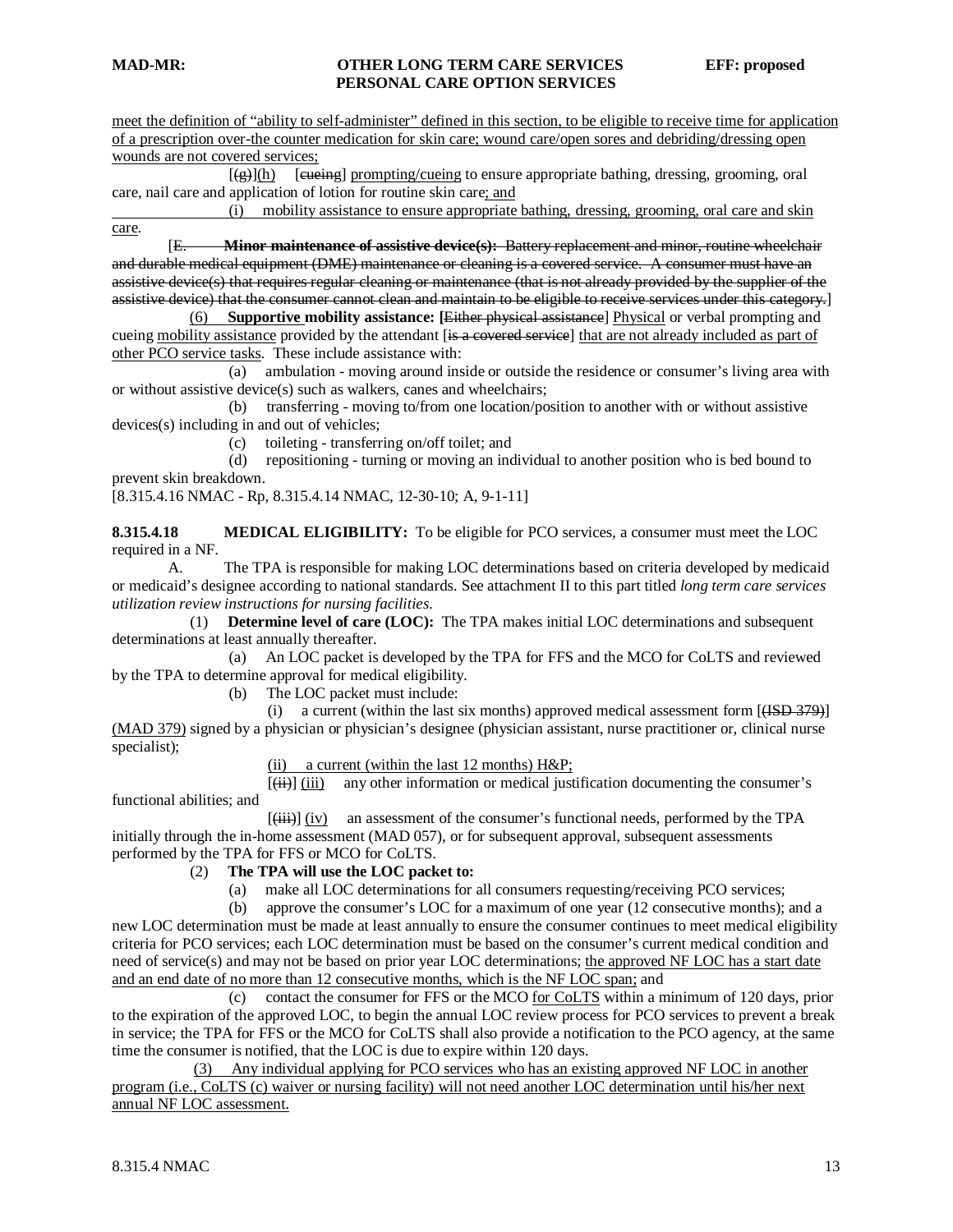B. Initial in-home assessment: The TPA must perform an initial in-home assessment (MAD 057) of the consumer's functional needs in the consumer's place of residence. The initial in-home assessment is only done one time by the TPA when the consumer is first evaluated for eligibility for PCO services and not upon annual renewal.

The TPA must initially explain both service delivery models, consumer-directed and consumerdelegated to the consumer or his/her legal representative and provide the consumer or his/her legal representative with informational material, allowing the consumer to make the best educated decision possible regarding which model he/she will select. A copy of the consumer's or legal representative's responsibilities in 8.315.4.10 NMAC, *service delivery models,* must be provided to each consumer or legal representative. If the consumer is FFS, the TPA must explain both service delivery models and provide a copy of the consumer's responsibilities in 8.315.4.10 NMAC, *service delivery models*, at every annual assessment, based on the service delivery model he/she has selected.

D. A PCO agency that does not agree with the LOC determination made by the TPA or medicaid's designee may work with the consumer's physician or physician designee that submitted the [ISD 379] MAD 379 form or, for CoLTS consumers, with the MCO to request a re-review or reconsideration from the TPA pursuant to medicaid oversight policies, 8.350.2 NMAC, *Reconsideration of Utilization Review Decisions* [MAD-953].

E. A consumer that does not agree with the LOC determination made by the TPA may file a grievance or appeal with the TPA if FFS or not yet enrolled in CoLTS or with the CoLTS MCO, or request a fair hearing pursuant to 8.352.2 NMAC, *Recipient Hearings,* or request both.

F. Conflict of Interest: The TPA is not authorized to contract with any medicaid approved PCO agency to carry out TPA responsibilities or any person, agency, or entity that would have any other actual or potential conflict of interest as a TPA subcontractor due to its financial or corporate relationship or relationship by blood (consanguinity) or by affinity (by marriage) to the third degree with a PCO personal care provider agency or its principals. A conflict of interest includes the situation in which a principal or a relative of the principal of the prospective TPA contracting entity has a financial interest in a PCO provider agency.

G. Temporary authorization: If the consumer is determined to meet the medical eligibility criteria to receive PCO services, but is not yet enrolled in CoLTS, the TPA automatically gives these consumers a temporary prior-authorization of 10 hours per week for up to 75 days. This temporary prior-authorization is automatic for all CoLTS consumers that are medically eligible and is not a determination of a CoLTS consumer's actual need. The consumer's actual need may be higher or lower as determined by the assessment for services performed by the MCO for CoLTS. There is no right to a fair hearing with respect to this temporary prior authorization. The approval for 10 hours is not a guarantee of a minimum amount of services when the consumer is assessed by the MCO for CoLTS for need of services. Temporary prior authorization of services does not guarantee that an individual is eligible for medicaid. PCO agencies must verify monthly all individuals' financial eligibility for medicaid prior to providing services. FFS consumers do not receive a temporary authorization as their assessment of services is conducted at the same time as the LOC assessment.

H. The TPA shall review the LOC upon a referral from the PCO agency, the consumer the consumer's legal representative, or the MCO for CoLTS regarding an improvement or decline in the consumer's health condition and make a new determination regarding eligibility, as appropriate.

I. The completed [ISD 379] MAD 379 form and H&P is used solely to determine the LOC and is not used to determine the type or the amount of PCO services for a consumer. The MAD 057 is used [solely] to obtain [8.315.4.18 NMAC - N, 12-30-10; A, 9-1-11] initial in-home assessment information on a consumer who is FFS or not yet enrolled in CoLTS.

**8.315.4.19 ASSESSMENTS FOR SERVICES:** After the consumer is determined to be medically eligible for PCO services, the TPA for FFS or the MCO for CoLTS performs [an] a PCO services assessment [to include the personal care options PCO service guide (MAD 055) of the consumer's natural supports and need of covered services] (assessment form approved by the state). Although an individual's assessment for the amount and types of services may vary, PCO services are not provided 24 hours a day. An individual's PCO services must be directly related to their functional level to perform ADLs and IADLs as indicated in the PCO service assessment and applied to the separate PCO service guide, MAD 055. The PCO service guide, MAD 055, is attached to this part of the NMAC as attachment I. Services assessments are performed when a consumer enters the program (initial assessment), at least annually (annual assessment) or in the interim (interim assessment) if certain criteria are met.

A. The service assessment (initial, interim, or annual) performed by the TPA for FFS or the MCO for CoLTS determines the type of covered services needed by the consumer [(assessment form approved by the state) and the The amount of time allocated to each type of covered service [<del>(recorded on the MAD 055)</del>] is determined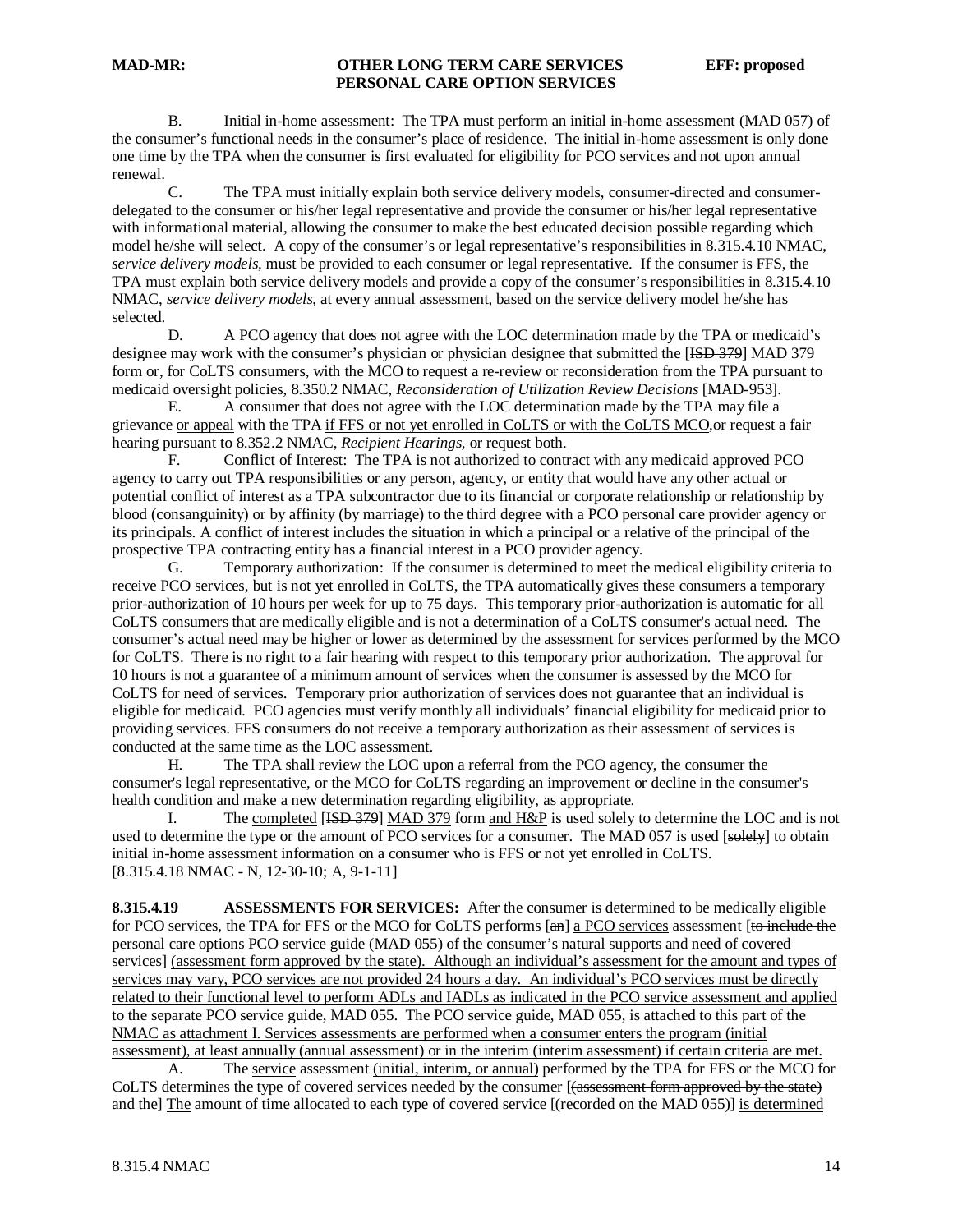by applying and recording the individual's functional level to perform ADLs and IADLs from the service assessment, to the separate PCO service guide, MAD 055. PCO services are allocated for a reasonable accommodation of tasks to be performed by a personal care attendant. but do not provide 24 hour per day services. A PCO service assessment determines the amount and type of PCO services needed to supplement and not duplicate the services a consumer is already receiving including those services provided by natural supports. [The PCO] service guide, the MAD 055, which is attached to this part of the NMAC as attachment I is used as a tool to record service assessment responses that determine the type of PCO services that are needed and the time allotted for each PCO service as it relates to the individual's impairment ratings.] In the [rare] event that the consumer's functional needs exceed the average allocation of time allotted to perform a particular service task per the recommendation of a medical professional, the TPA for FFS or the MCO for CoLTS may consider authorizing additional time based on the consumer's medical and clinical need(s) and related to the individual's risk of institutionalization.

B. The assessment is conducted in the consumer's place of residence by the TPA for FFS or the MCO for CoLTS and shall be based on the current health condition and functional needs of the consumer, to include no duplication of services a consumer is already receiving including those services provided by natural supports, and shall not be based on a prior assessment of the consumer's health condition, functional needs, or existing services.

C. The completed service assessment and MAD 055 is sent to the PCO agency by the TPA for FFS or the MCO for CoLTS for the PCO agency to develop the IPoC.

D. The assessment must be performed by the TPA for FFS or the MCO for CoLTS upon a consumer's initial approval for medical NF LOC eligibility to receive PCO services (initial assessment) and at least annually thereafter (annual assessment). The annual assessment is completed prior to the expiration of the current NF LOC span and determines the type and amount of services for the subsequent NF LOC span. The type and amount of PCO services as determined by an annual assessment shall not be effective prior to the start of the applicable NF LOC span. The TPA for FFS or the MCO for CoLTS must complete an assessment within 75 days from the date of the temporary prior authorization. [The assessment may be performed more often than annually,] An interim assessment may be conducted if:

- (1) there is a change in the consumer's condition (either improved or declined);
- (2) there is a change in the consumer's natural supports or living conditions;
- (3) upon the consumer's request;
- (4) the full amount of services has not been utilized within the last two months; or
- (5) upon a referral from a PCO agency regarding the consumer's need for an assessment.

E. The MCO must explain each service delivery model at least annually to consumers enrolled in CoLTS.

F. [Consumers enrolled in a CoLTS MCO who disagree with authorized number of hours may utilize the CoLTS MCO grievance and appeal process, request a fair hearing, or both.] The TPA for FFS or the MCO for CoLTS will issue a prior authorization (PA) to the PCO agency. A PCO service authorization cannot extend beyond the LOC span.

G. A PCO consumer who disagrees with the authorized number of hours may utilize the CoLTS MCO grievance and appeal process when enrolled in CoLTS and the state's fair hearing process pursuant to 8.352.2 NMAC, *Recipient Hearings*, or both. Requests for an MCO grievance/appeal and a state fair hearing may be filed consecutively or concurrently so long as each request is within the required time limitations for making such a request.

 (1) Continuation of benefits: A consumer may continue PCO benefits while an MCO grievance and appeal or state's fair hearing decisions are pending, pursuant to 8.352.2 NMAC, *Recipient Hearings,* if the member requests continuation of benefits within 13 calendar days of the date of the notice of action.

 (2) The consumer may be responsible for repayment of the cost of the services furnished while the MCO grievance and appeal process or the state's fair hearing process was pending, to the extent that the services were furnished solely because of this requirement to provide continuation of benefits during the MCO grievance and appeal or state fair hearing process. The state for FFS or the MCO for CoLTS may recover these costs from the member and not the provider.

[8.315.4.19 NMAC - N, 12-30-10; A, 9-1-11]

**8.315.4.20 INDIVIDUAL PLAN OF CARE (IPOC):** An IPoC is developed and PCO services are identified along with the appropriate assessment for allocating PCO services. The PCO agency develops an IPoC using an MCO authorization, [task list] service assessment and the MAD 055 provided by the TPA for FFS or the MCO for CoLTS. The finalized IPoC must [contains] contain [approved daily tasks, for a period of seven days at a time, to be performed by the attendant] a seven-day schedule including authorized PCO attendant and natural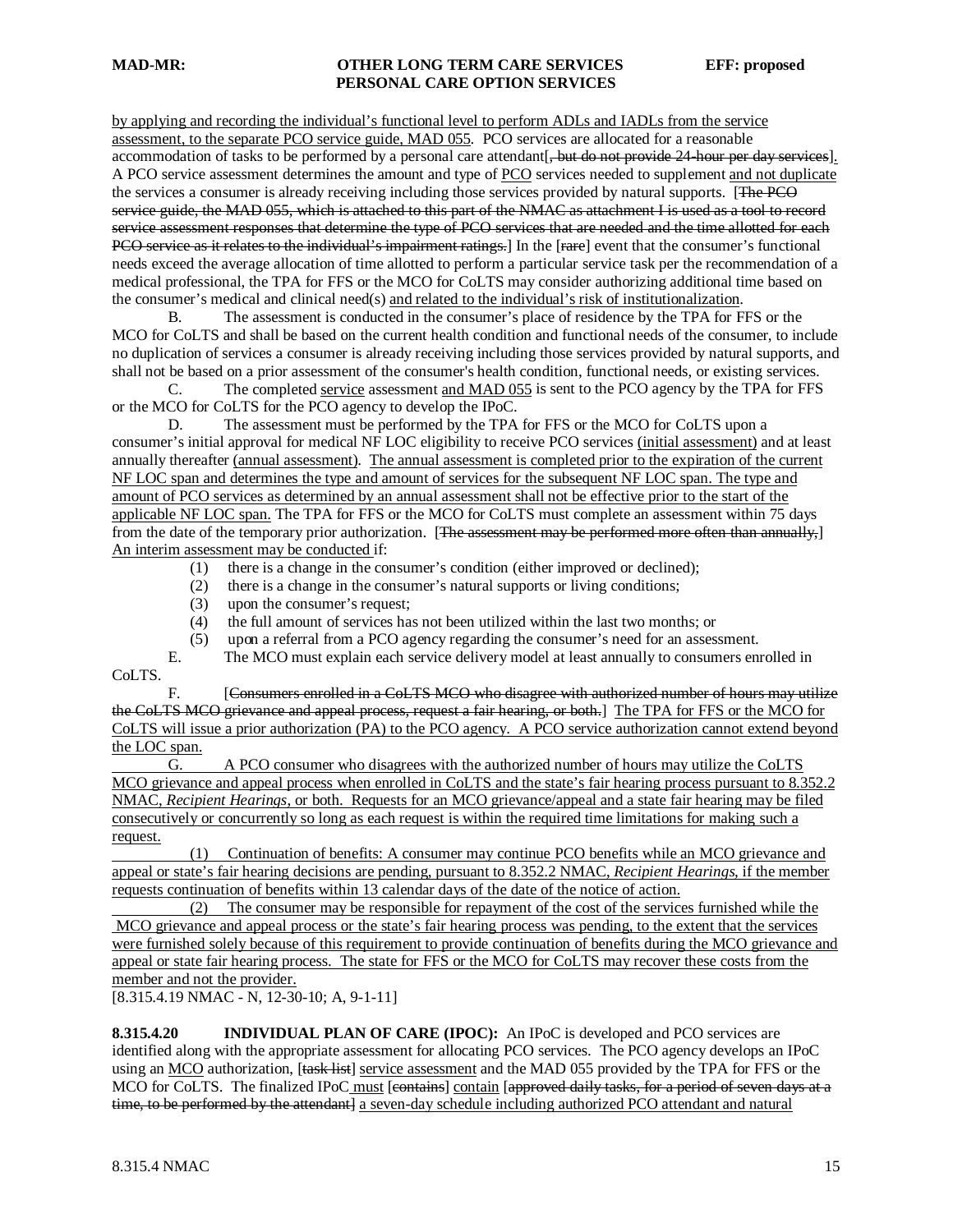IPoC;

attendant;

#### **MAD-MR: OTHER LONG TERM CARE SERVICES EFF: proposed PERSONAL CARE OPTION SERVICES**

support tasks to be performed based on the consumer's daily needs. Only those services identified as IADLs (household support services[, certain support services (shopping and errands)] or meal preparation) may be moved to another day within a seven-day IPoC. Consumers receiving services only a certain number of days of the week may not be allocated time for ADLs on days in which an attendant does not provide services, i.e., time will not be allocated for ADLs for seven days if a consumer receives services only four days during the week. Any tasks not performed by the attendant for any reason cannot be banked or saved for a later date.

A. The PCO agency must:

 (1) develop the IPoC with a specific description of the attendant's responsibilities, including tasks to be performed by the attendant and any special instructions related to maintaining the health and safety of the consumer;

 (2) ensure the consumer has participated in the development of the plan and that the IPoC is reviewed and signed by the consumer or the consumer's legal representative; a signature on the IPoC indicates that the consumer or the consumer's legal representative understands what services have been identified and that services will be provided on a weekly basis for a maximum of one year; if a consumer is unable to sign the IPoC and the consumer does not have a legal representative, a thumbprint or personal mark (i.e., an "X") will suffice; if signed by a legal representative, medicaid or its designee and the agency must have documentation in the consumer's file verifying the individual is the consumer's legal representative;

 (3) maintain an approved IPoC for PCO services for a maximum of one year (12 consecutive months), a new IPoC must be developed at least annually, to ensure the consumer's current needs are being met; a consumer's previous year IPoC is not used or considered in developing a new IPoC and allocating services; a new IPoC must be developed independently at least every year based on the consumer's current medical condition and need of services; the tasks and number of hours in the IPoC must match the authorized tasks and number of hours on the authorization;

(4) provide the consumer and the TPA for FFS or MCO for CoLTS with a copy of their approved

(5) obtain an approved task list and MAD 055 from the TPA for FFS or MCO for CoLTS;

 (6) obtain written verification that the consumer or the consumer's legal representative understands that if the consumer does not utilize services (for two months) or the full amount of allocated services (within a two-month period) on the IPoC that these circumstances will be documented in the consumer's file for need of services; and

 (7) submit a personal care transfer/closure form (MAD 062 or other approved transfer/closure form) to the TPA for FFS or MCO for CoLTS for a consumer who has passed away or who has not received services for 90-consecutive days.

B. PCO services are to be delivered in the state of New Mexico only. Consumers who require PCO services out of the state, for medically necessary reasons only, must obtain medicaid or medicaid's designee for FFS or the MCO for CoLTS written approval prior to leaving the state. The following must be submitted for consideration when requesting medically necessary out-of-state services:

 (1) a letter from the consumer or the consumer's legal representative requesting an out-of-state exception and reason for request; the letter must include:

(a) the consumer's name and social security number;

(b) how time sheets/logs/check-off list will be transmitted and payroll checks issued to the

 (c) date the consumer will be leaving the state, including the date of the medical procedure or other medical event, and anticipated date of return; and

(d) where the consumer will be housed after the medical procedure.

 (2) a letter or documentation from the physician, surgeon, physician assistant, nurse practitioner, or clinical nurse specialist verifying the date of the medical procedure; and

 (3) a copy of the consumer's approved IPoC and a proposed adjusted revision of services to be provided during the time the consumer is out-of-state; support services and household services will not be approved unless justified; if the consumer has been approved for services under self-administered medications, a statement from the physician, physician assistant, nurse practitioner, or clinical nurse specialist must be included indicating the consumer will continue to have the ability to self-administer for the duration he/she is out-of-state. [8.315.4.20 NMAC - Rp, 8.315.4.17 NMAC, 12-30-10; A, 9-1-11]

**8.315.4.22 TRANSFER PROCESS FOR PCO SERVICES:** A consumer wishing to transfer services to another medicaid approved PCO agency may request to do so. Transfers within the plan year may be requested by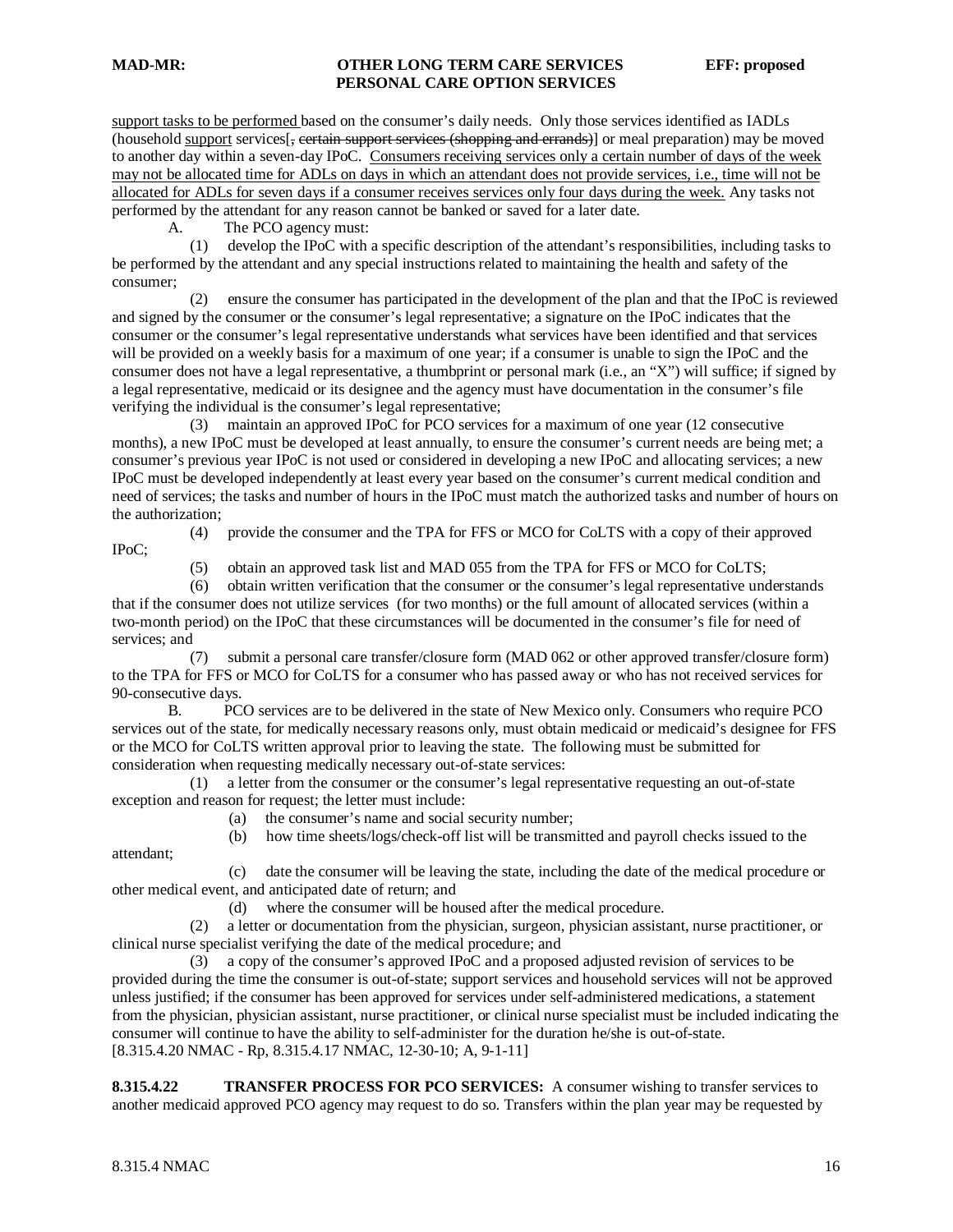the consumer, but must be approved by medicaid or medicaid's designee prior to the agency providing PCO services to the consumer. All requests for change of service model (from directed/delegated) must be approved by the TPA for FFS or MCO for CoLTS prior to the receiving agency providing services to the consumer. Transfers may only be initiated by the consumer or his/her legal representative and may not be requested by the attendant as a result of an employment issue. For consumers enrolled in a CoLTS MCO, the transfer process is determined by medicaid or medicaid's designee and should be initiated by the consumer through the consumer's assigned service coordinator. The consumer must give the reason for the requested transfer.

A. A transfer requested by a consumer may be denied by medicaid or its designee for the following reasons:

(1) the consumer is requesting more hours/services;

(2) the consumer's attendant or family member is requesting the transfer;

(3) the consumer has requested three or more transfers within a six-month period;

(4) the consumer wants his/her legal guardian, spouse or attorney-in-fact to be his/her attendant;

 (5) the consumer wants an individual to be his/her attendant who has not successfully passed a nationwide criminal history screening;

 (6) the consumer wants an attendant who has been terminated from another agency for fraudulent activities or other misconduct;

 (7) the attendant does not want to complete the mandated trainings under the consumer-delegated model;

(8) the consumer does not wish to comply with the medicaid or PCO regulations and procedures; and there is reason to believe that solicitation has occurred as defined in  $8.315.4.24 \text{ NMAC}$ .

there is reason to believe that solicitation has occurred as defined in 8.315.4.24 NMAC, *reimbursement.*

B. The TPA for FFS or MCO for CoLTS will notify the consumer and both the originating agency and the receiving agency of its decision and has 15-working days after receiving the request from the TPA to make a decision. The consumer must work with the TPA for FFS or the MCO for CoLTS to verify his/her request.

C. A consumer who does not agree with the decision may request a fair hearing pursuant to 8.352.2 NMAC, *Recipient Hearings*. The originating agency is responsible for the continuance of PCO services as identified in Subsections G of 8.315.4.19 NMAC throughout the fair hearing process.

D. The following is the process for submitting a transfer request.

 (1) The consumer must inform the TPA for FFS or the MCO for CoLTS of the desire to transfer PCO agencies; the TPA for FFS or the MCO for CoLTS approves or denies the transfer request; if approved, the TPA for FFS or the MCO for CoLTS works with both the agency he/she is currently receiving services from (originating agency) and the agency he/she would like to transfer to (receiving agency) to effectively complete the transfer.

 (2) Originating agencies are responsible for continuing service provision until the transfer is complete.

 (3) Both the originating and receiving PCO agencies are responsible for following approved transfer procedures (either TPA for FFS or MCO for CoLTS transfer procedures).

 (4) After the TPA for FFS or the MCO for CoLTS verifies the consumer's request, the TPA for FFS or the MCO for CoLTS will process the transfer request within 15 working days of receiving the transfer request.

 (5) The TPA for FFS or the MCO for CoLTS will issue a new prior authorization number and task information to the receiving agency and make the transfer date effective 10 business days from the date of processing the transfer request with new dates of service and units remaining for the remainder of the IPoC year; the TPA for FFS or the MCO for CoLTS will notify the consumer and the originating and receiving PCO agencies. [8.315.4.22 NMAC - Rp, 8.315.4.19 NMAC, 12-30-10; A, 9-1-11]

**8.315.4.23 CONSUMER DISCHARGE:** A consumer may be discharged from a PCO agency or may be discharged by the state from receiving any PCO services.

A. **PCO agency discharge:** The PCO agency may discharge a consumer for a justifiable reason. Prior to initiating discharge, the PCO agency must send a notice to medicaid or its designee for approval. Once approved by medicaid or its designee, the PCO agency may initiate the discharge process by means of a 30-day written notice to the consumer. The notice must include the consumer's right to request a fair hearing pursuant to 8.3522 NMAC, *Recipient Hearings*. [and] The notice must include the justifiable reason for the agency's decision to discharge.

 (1) A PCO agency may discharge a consumer for a justifiable reason. A justifiable reason for discharge may include: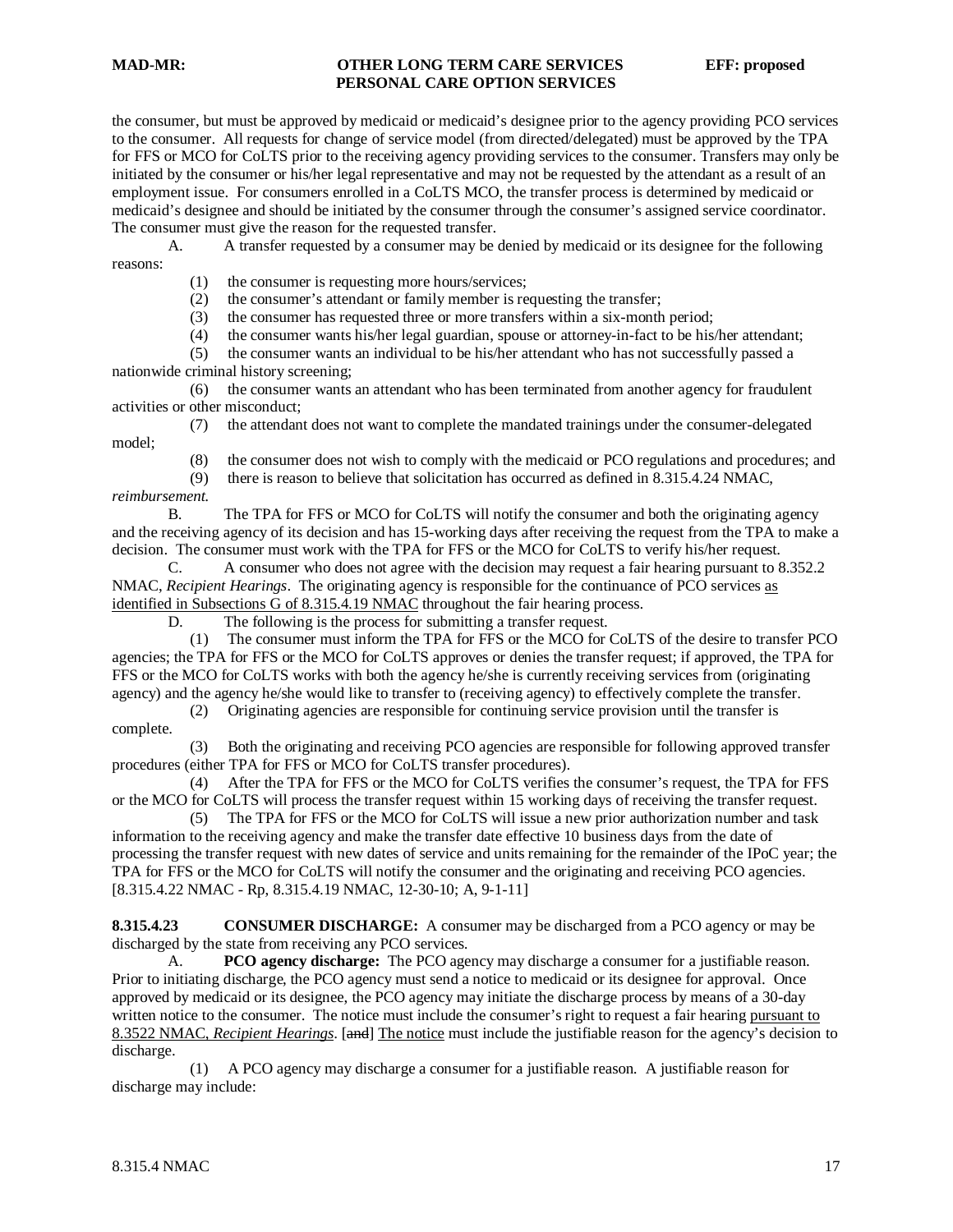period);

(a) staffing problems (i.e., excessive request for change in attendants (three or more in a 30-day

 (b) a consumer demonstrates a pattern of verbal or physical abuse toward attendants or agency personnel, including the use of vulgar or explicit (i.e. sexually) language, sexual harassment, excessive use of force, use of verbal threats or physical threats, demonstrates intimidating behavior; the agency or attendant must have documentation demonstrating the pattern of abuse; the agency may also discharge a consumer if the life of an attendant or agency's staff member is believed to be in immediate danger;

 (c) a consumer or family member demonstrates a pattern of uncooperative behavior including not complying with agency or medicaid regulations; not allowing the PCO agency to enter the home to provide services; and continued requests to provide services not approved on the IPoC;

(d) illegal use of narcotics or alcohol abuse; and

(e) fraudulent submission of timesheets; or

 (f) living conditions or environment that may pose a health or safety risk or cause harm to the personal care attendant, employee of an agency, TPA, MCO, or other medicaid designee.

 (2) The PCO agency must provide the consumer with a current list of medicaid-approved personal care agencies that service the county in which the consumer resides. The PCO agency must assist the consumer in the transfer process and must continue services throughout the transfer process. If the consumer does not select another PCO agency within the 30-day time frame, the current PCO agency must inform the consumer that a break in services will occur until the consumer selects an agency. The discharging agency may not ask the medicaid's designee to terminate the consumer's PCO services.

 (3) A consumer has a right to appeal the agency's decision to suspend services as outlined in 8.352.2 NMAC, *Recipient Hearings*. A recipient has 90 days from the date of the suspension notice to request a fair hearing.

B. **Discharge by the state:** Medicaid or its designee reserves the right to exercise its authority to discontinue the consumer's receipt of PCO services due to the consumer's non-compliance with medicaid regulations and PCO service requirements. The consumer's discontinuation of PCO services does not affect his/her medicaid eligibility. The consumer may be discharged for a justifiable reason by means of a 30-day written notice to the consumer. The notice will include duration of discharge, which may be permanent, the consumer's right to request a fair hearing, pursuant to 8.352.2 NMAC, *Recipient Hearings,* and the justifiable reason for the decision to discharge. A justifiable reason for discharge may include:

 (1) staffing problems (i.e., unjustified excessive requests for change in attendants three or more in a 30-day period), excessive requests for transfers to other agencies or excessive agency discharges;

 (2) a consumer who demonstrates a pattern of verbal or physical abuse toward attendants, agency personnel, or state staff or contractors, including use of vulgar or explicit (i.e. sexually) language, verbal or sexual harassment, excessive use of force, demonstrates intimidating behavior, verbal or physical threats toward attendants, agency personnel, or state staff or contractors;

 (3) a consumer or family member who demonstrates a pattern of uncooperative behavior including, not complying with agency, medicaid program requirements or regulations or procedures;

- (4) illegal use of narcotics or alcohol abuse; and (5) fraudulent submission of timesheets: or
- (5) fraudulent submission of timesheets; or<br>(6) unsafe or unhealthy living conditions or
- (6) unsafe or unhealthy living conditions or environment.<br>  $C = PCO$  agencies the TPA and the MCO for CoLTS are

PCO agencies, the TPA, and the MCO for CoLTS are all responsible for properly documenting and reporting any incidents involving a consumer that is described in section B one through six above to medicaid or its designee.

[8.315.4.23 NMAC - Rp, 8.315.4.20 & 21 NMAC, 12-30-10; A, 9-1-11]